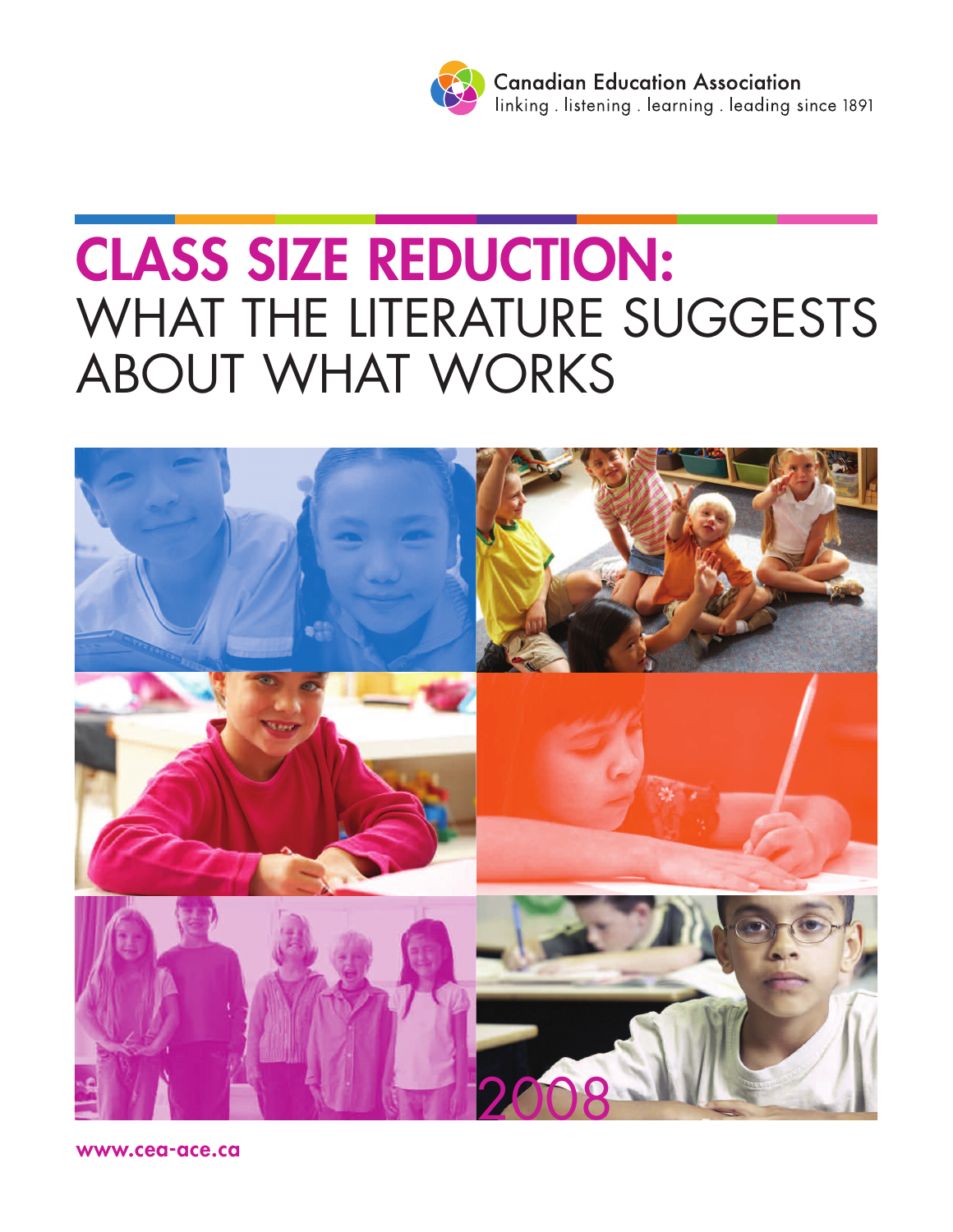#### *Class Size Reduction: What the Literature Suggests about What Works*

Published by the Canadian Education Association 317 Adelaide Street West, Suite 300 Toronto, ON M5V 1P9 Tel: 416.591.6300 Fax: 416.591.5345 www.cea-ace.ca

© Canadian Education Association 2008

All rights reserved. No part of this publication may be reproduced mechanically without the permission of the publisher.

ISBN: 1-896660-32-0

#### AUTHORS

Dr. Nina Bascia and Eric Fredua-Kwarteng, Ontario Institute for Studies in Education of the University of Toronto

#### ACKNOWLEDGEMENTS

CEA would like to acknowledge the financial contribution made by the Ontario Ministry of Education.

The authors would like to thank colleagues Christine Connelly, Joe Flessa, Blair Mascall, and Pannel Chindalo at OISE; Max Cooke, Christa Freiler, Eeva Gakiza, and Penny Milton at the Canadian Education Association; and staff at the Ontario Ministry of Education for their careful reading and suggestions for improving this document.

DESIGN

J. Lynn Campbell

Publié en français sous le titre : *Réduction de l'effectif des classes : Indications documentaires de ce qui fonctionne*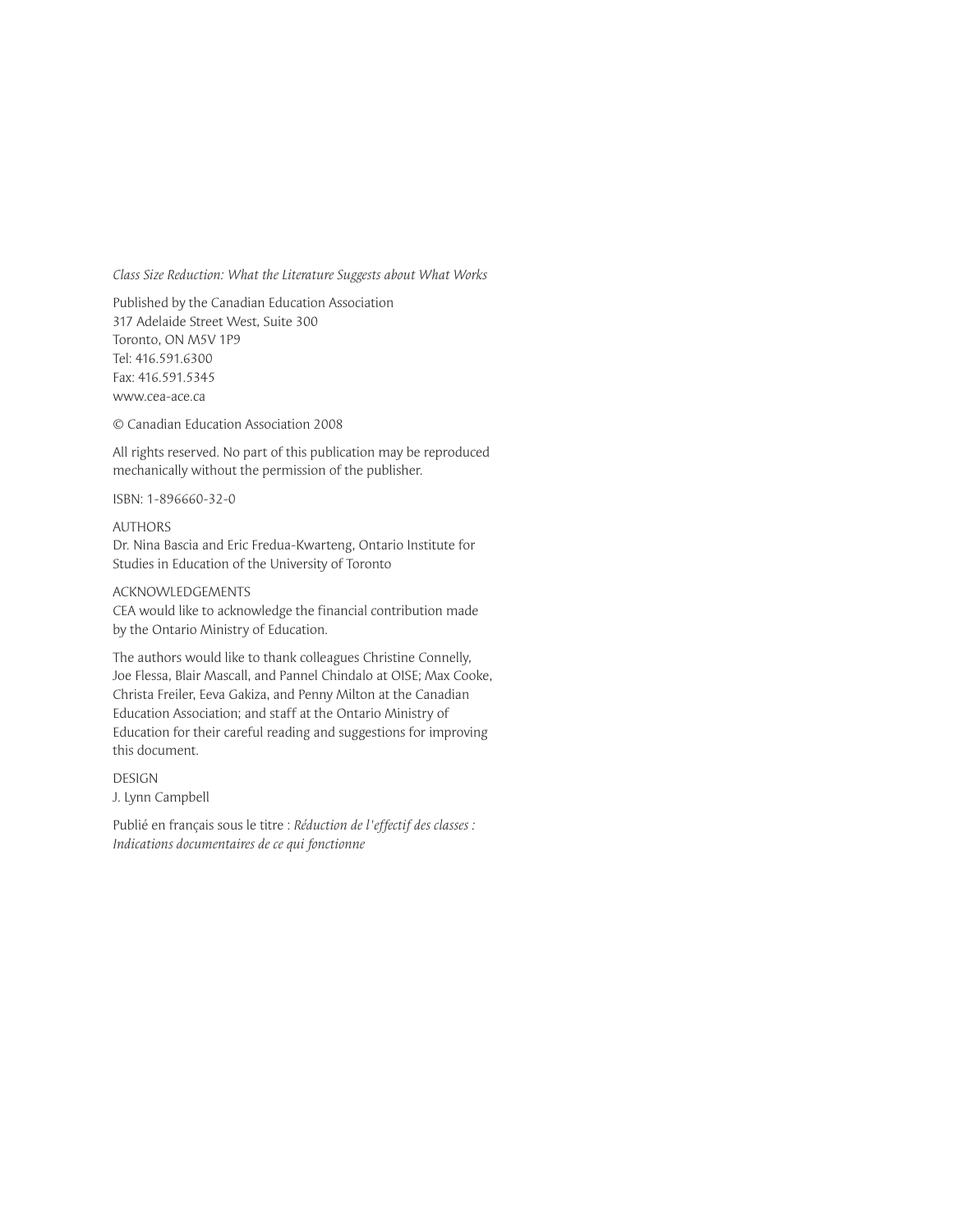# CONTENTS

**Context: Studying the Effects of the Ontario Primary Class Size Reduction Policy…2**

**Introduction…3**

**Research Methods and Sources…4**

**Class Size Reduction as a Subject of Policy Research…6**

- Modeling...6
- Classroom Dynamics…7
- Opinion Surveys...7
- Research Syntheses...7
- Large-Scale Research and Development Projects…8
- Edmonton and other Canadian Class Size Studies…8
- Tennessee's Project STAR…11
- Wisconsin's SAGE...14
- California's Class Size Reduction Project…15
- British Class Size Reduction Study…17

**Discussion 1: Implications for Practice…19**

**Discussion 2: Implications for Research…25**

**References…29**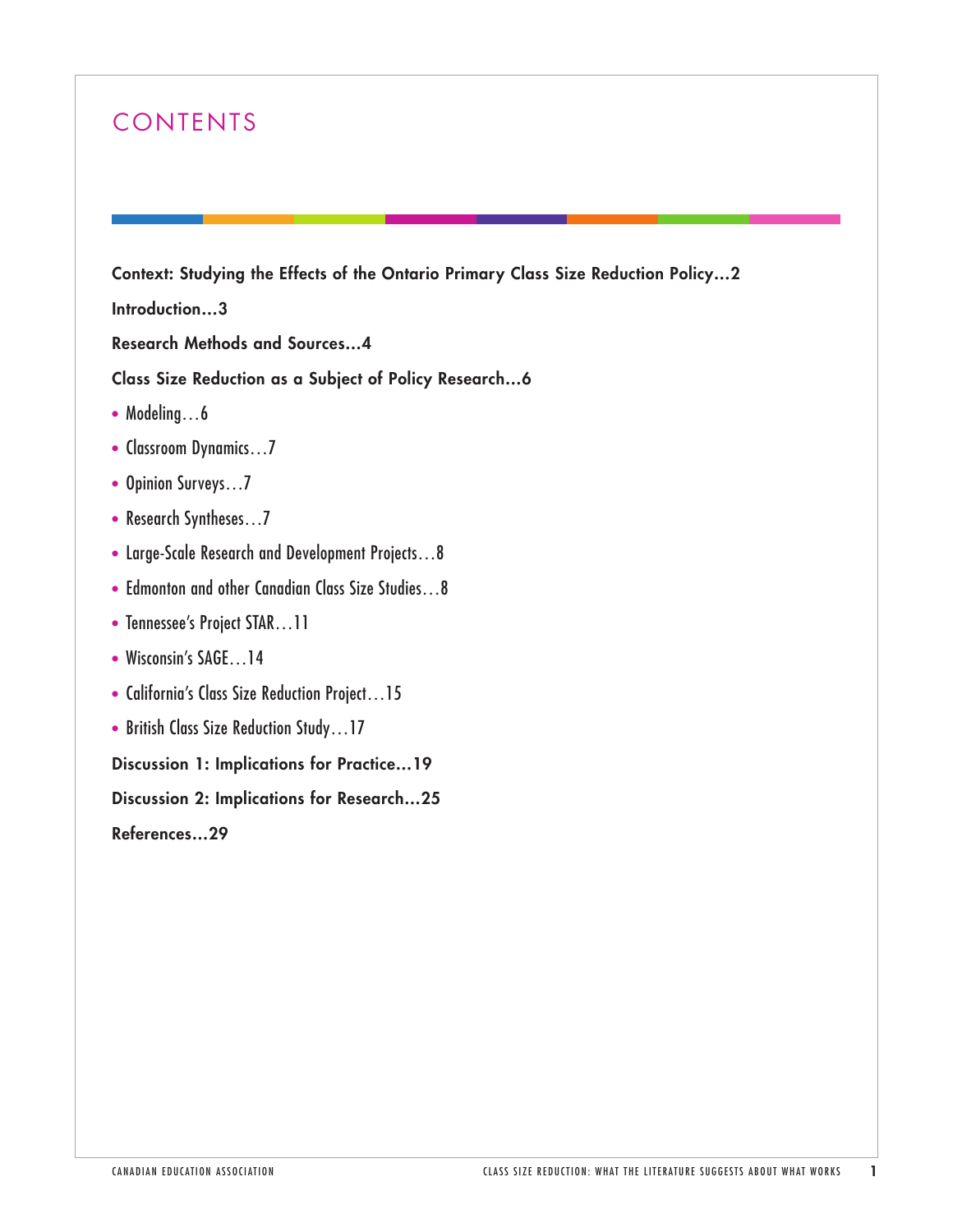## CONTEXT: STUDYING THE EFFECTS OF THE ONTARIO CLASS SIZE REDUCTION POLICY

The Ontario Ministry of Education has undertaken a number of strategies to support school boards in meeting targets for achievement levels in elementary schools, as measured by provincial assessments. One of these initiatives is class size reduction with its aim to reduce the large majority of primary classrooms to twenty (20) or fewer students by 2008.

The Canadian Education Association (CEA) received funding from the Ontario Ministry of Education to conduct a study over two academic years (2006-7 and 2007-8) to understand the effects of class size reductions in Ontario schools. The study examined innovative approaches to the implementation of the policy and assessed whether the anticipated policy outcomes had been achieved. CEA contracted with Dr. Nina Bascia of the Ontario Institute for Studies in Education to act as the principal investigator and research team leader.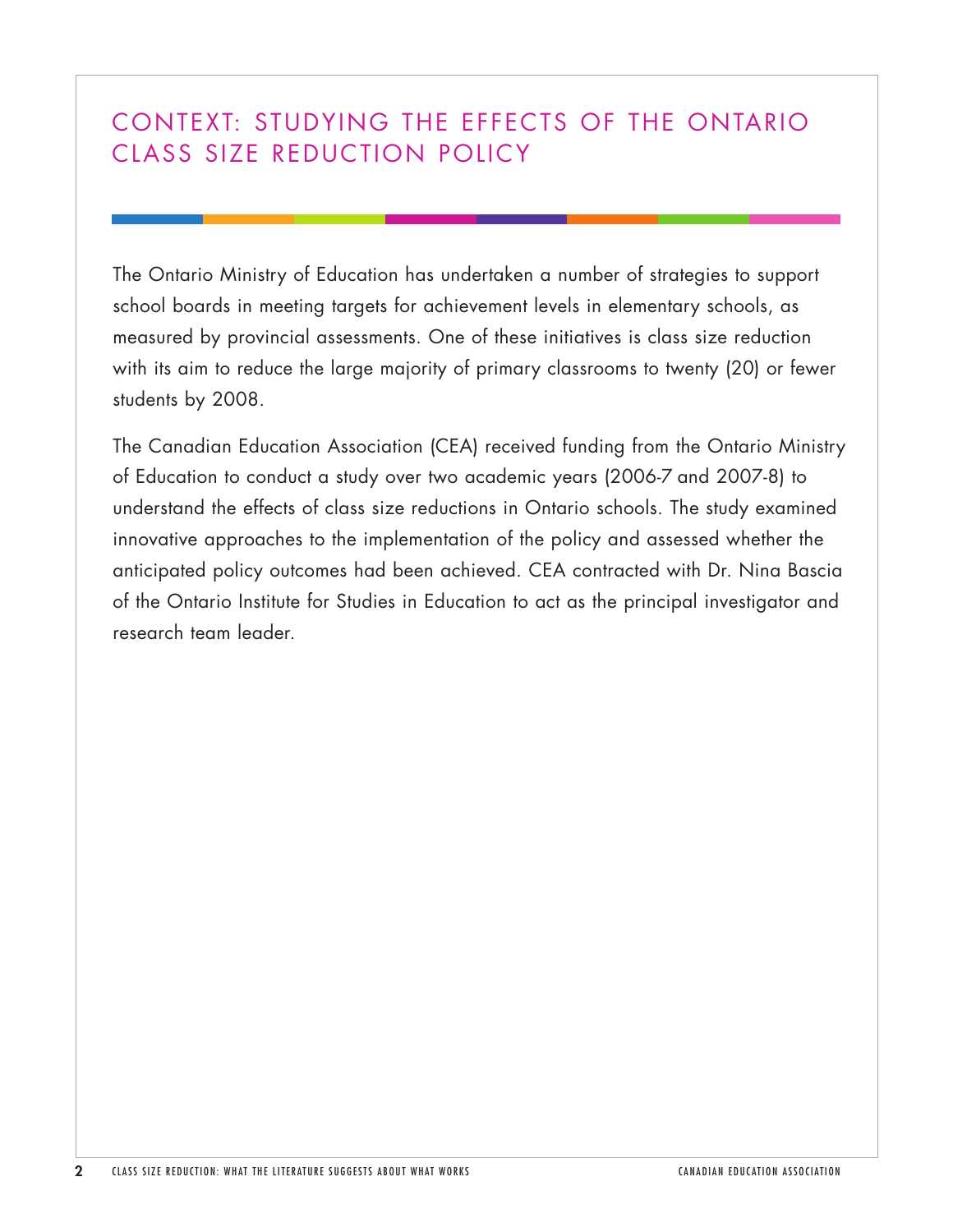## **INTRODUCTION**

Class size reduction is a policy idea that has received much interest over the past several decades, particularly in recent years, across a number of western countries.

The idea continues to be attractive to policy makers, parents and educators, making a kind of intuitive sense; it is a "feel good" idea. According to our reading there have been hundreds of attempts to reduce class size in a number of countries and jurisdictions, including Toronto and Edmonton and now, since 2004, the entire province of Ontario. Sometimes it is introduced as if it alone should make a positive difference in the quality of teaching and learning. At other times it comes with additional supports such as targeted professional development for teachers, or additional resources to support student learning.

There is a wealth of studies of the relative value of smaller classes, including a number of comprehensive reviews. Yet it is difficult to make sense of the wide range of differing conclusions about the extent to which it improves the quality of teaching and learning. While there is general consensus that it "does no harm and probably a little good," there have been criticisms in recent years that it is not as cost-effective as other possible policy choices and, more troubling, reports in recent years that suggest that it may actually reduce the quality of learning opportunities for students who already tend to receive lower quality education. At one end of the spectrum are studies that reveal significant improvements in students' academic achievement, student engagement and teacher and parent satisfaction while others report little to no improvement and unexpected consequences that actually exacerbate the gap between learning opportunities for traditionally over- and under-achieving student populations.

In order to wrap our heads around this apparently complex phenomenon, we undertook a thorough review of the research. As a result of our review, we are left with the understanding that class size reduction is a useful initiative in combination with other factors when certain practical and instructional issues are taken into account. Arriving at this conclusion, however, required a careful weighing of the research evidence. A comprehensive picture began to emerge only after we considered the aggregate of many studies. Our reading was critical: we frequently had trouble accepting researchers' claims and conclusions because, often, so much was left unexplained or unexamined to our satisfaction. Nearly always, there was no information on what policy makers thought could be achieved by class size reduction or by what means they thought such improvements would occur. Often the research was conducted at such a distance from the action that we could not tell what was actually going on in practice. This distance sometimes led to some confusion about what class size reduction actually is and how it could be measured.

While most of the studies referred to some prior research, we saw little evidence that most researchers attempted to build upon or extend the research that had already been done by others. Often strong sentiments in favour of or against the idea of class size reduction seemed to have coloured researchers' conclusions. Often, too, researchers did not identify factors that might influence the results in the jurisdictions they were studying and therefore were unable to provide solid recommendations for implementing class size reductions elsewhere. This review of the research is our attempt to evaluate the quality of the evidence and claims researchers have made about the relative benefits and costs of class size reduction as a policy idea, in order to arrive at reasonable conclusions about its costs and benefits. While we concentrate in this review on the issue of class size reduction, we understand that the oversimplification of policy development and policy research is a more widespread phenomenon with some troubling consequences for classroom practice.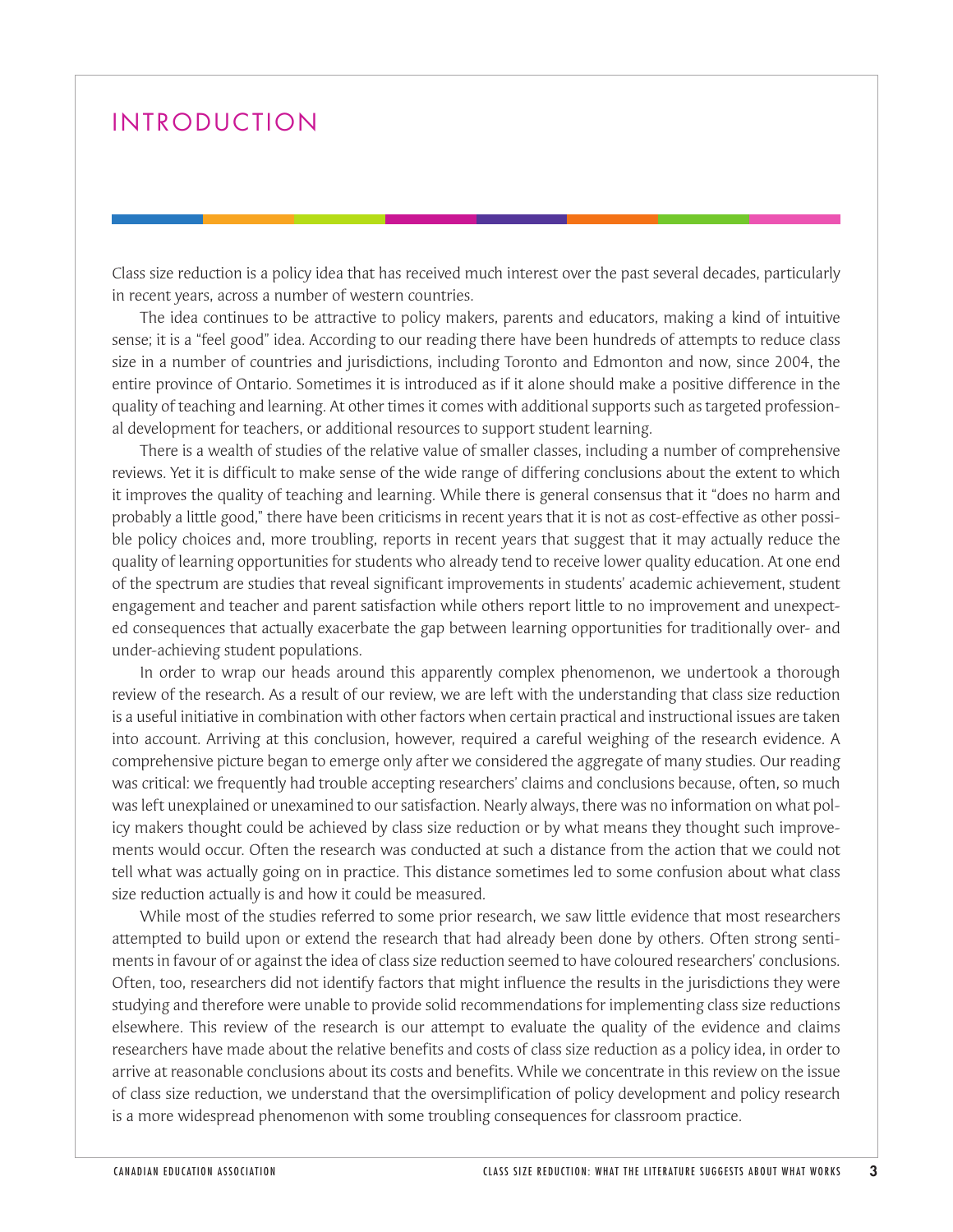## RESEARCH METHODS AND SOURCES

We started the literature review by using the University of Toronto's online search tool to check the extent of the literature in the field and its characteristics, which was very extensive. Class size reduction has come under the scrutiny of economists, educational theorists, statisticians, psychologists, sociologists, political scientists and policy analysts. The literature in the field includes critical studies that cast doubts on class size reduction as a viable policy tool capable of increasing student achievement; supporting studies that advance arguments that class size reduction is an effective policy option for increasing student academic achievement; and balanced studies that put forward alternative policies for increasing student academic performance and improving schooling. We found that the topic has evoked many concerns: about cost efficiency and effectiveness, financing, teacher salary, equity, problems of research design and methodology, the interpretation of research results, and value conflicts among educational stakeholders. Our preliminary scan of the literature revealed that class size was of international concern.

We adopted four major mixed-search approaches – electronic databases, online library catalogues, the Internet, and refereed articles – for exploring the literature in the field. In order to make the task manageable, we limited our search to works that had been published in the past twenty years.

Using the descriptor phrase "class size reduction", we searched the following electronic databases: ERIC, Education Full-Test, ProQuest, EBSCO, Ingenta, JSTOR, and Wilson Education Abstracts. These sources netted more than 400 articles. To ensure that our search was manageable, we restricted it to peer-reviewed published works. Given the limited time we had for this work, searching through the electronic databases was the most time efficient method.

Next, we turned our attention to the University of Toronto's online library catalogues. Using the same descriptor as before, we found a small number of books on class size reduction.

We used Internet search engines (Alta Vista, Yahoo, Lycos and Google) using the descriptor words "class size reduction" and "class size policy" interchangeably. On the whole, our Internet search brought up more than 500 items. These works included conference papers, government documents, teacher union and research institution reviews of class size research, as well as journal, newspaper and magazine articles. We used the Internet search method for two reasons: First, many government and teacher union documents can be conveniently accessed on the Internet. Likewise, some research organizations post their research reports on the Internet for free public access and downloading. Second, a number of peer-reviewed journals are published in an electronic format. While some of these publications can only be accessed through paid annual subscriptions, others can be accessed electronically free of charge through the worldwide web search engines and are of equal scholarly quality as print-based journals.

Finally, we received about a dozen journal articles and conference papers from other members of the Ontario Primary Class Size Reduction Policy Project team. The journal articles were those that research team members had located in scholarly journals to which they or their academic colleagues subscribed.

Class size reduction is one of the most researched, debated, scrutinized and politicized issues in education. Numerous research studies and reviews have been published on class size reduction. A large proportion of this research was conducted by U.S. researchers and scholars, but this review also includes research conducted in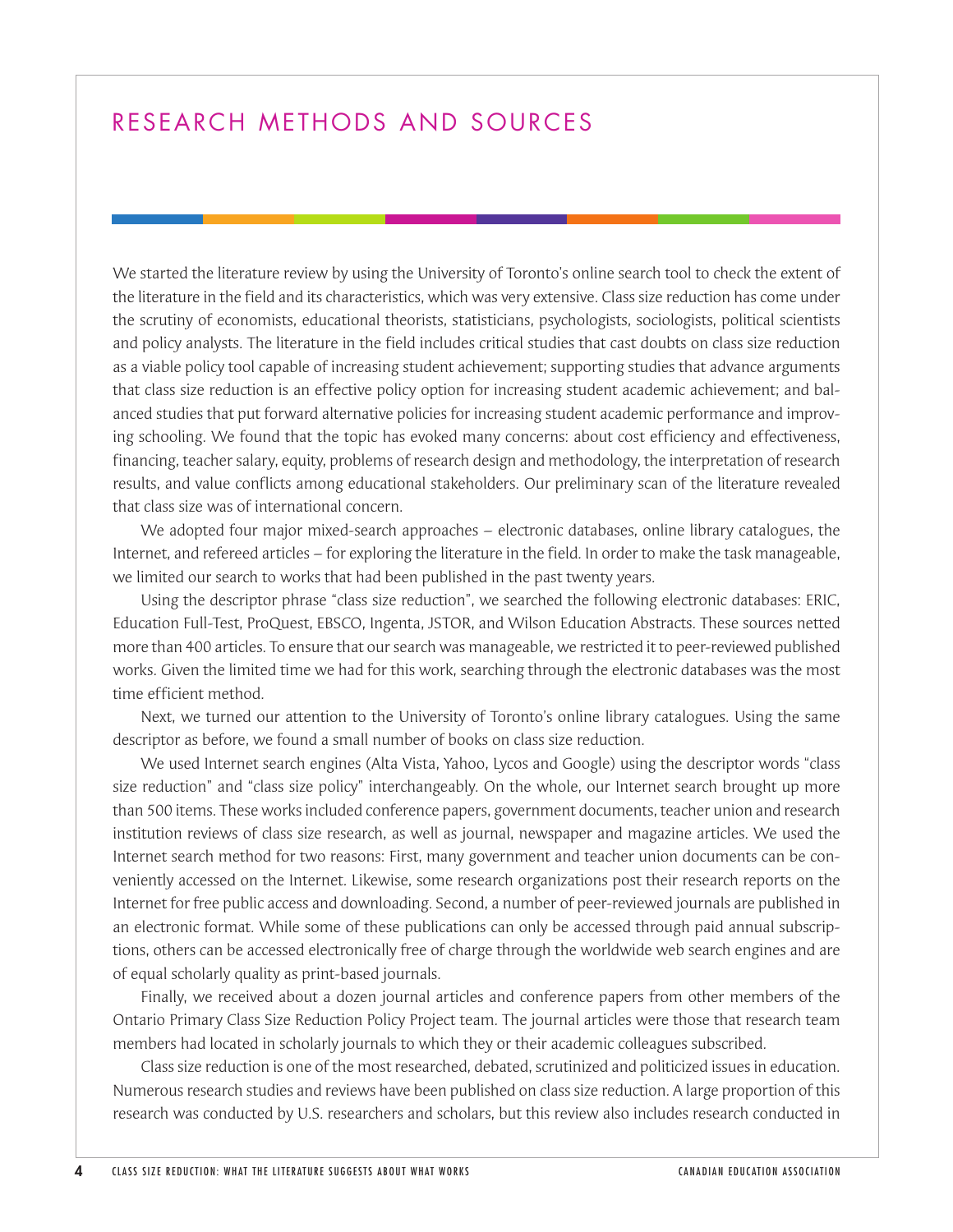Canada, Australia, the Netherlands and the U.K. Above all, we ensured that our selected articles and other published works represented a cross-section of research and reviews on class size reduction. We ended up analyzing over eighty reports, articles and chapters for this review. While there are several other research syntheses available, we believe this is the largest and most comprehensive. Out of the large number of items we found, we selected published works that provided clear evidence, precise explanations of their purpose, and commented on the social, political, and economic contexts in which class size was researched, debated, discussed or adopted as a reform policy. Even so, as discussed in later sections of this report, we have some concerns about the quality of research methods and claims in many of the works we read.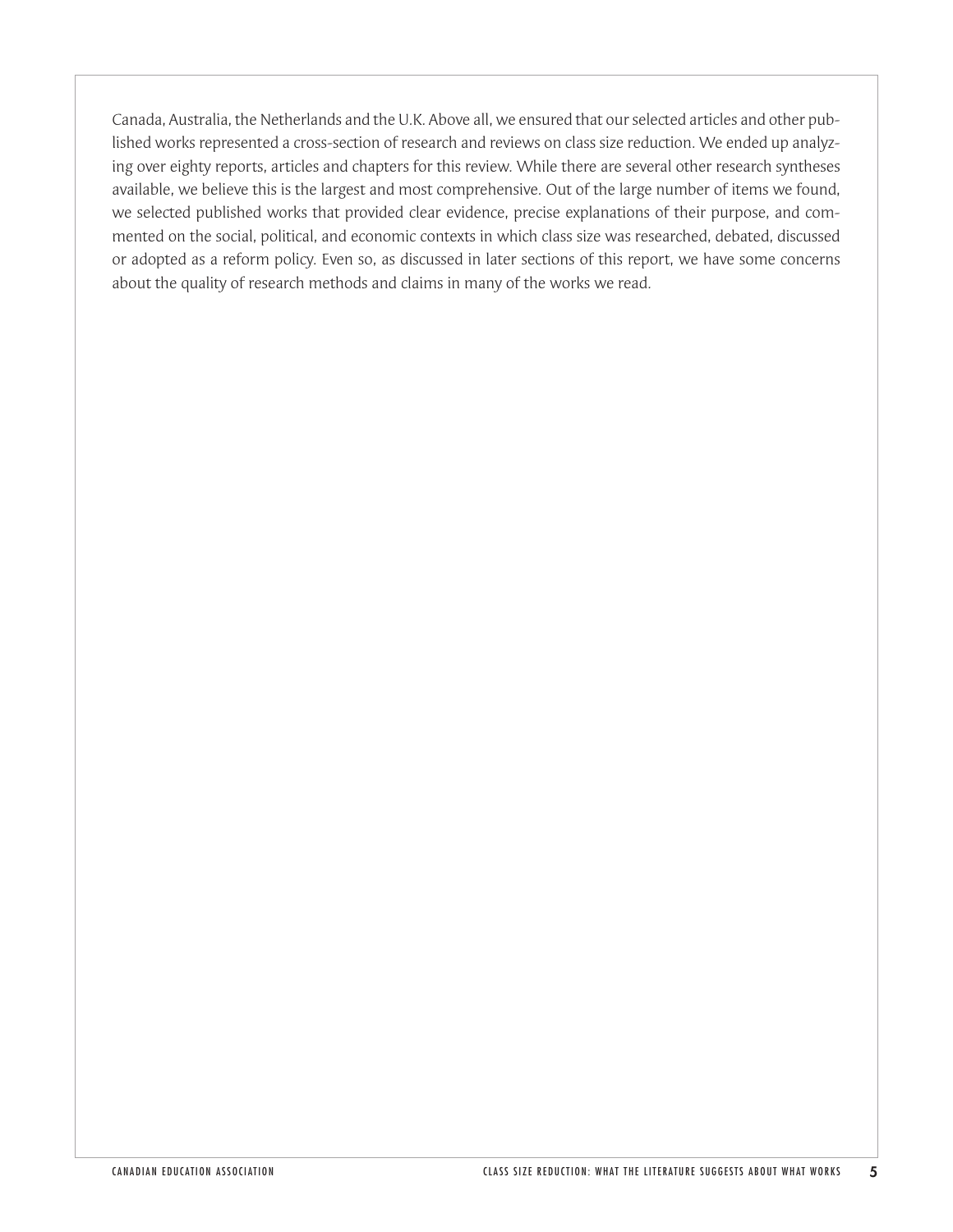# CLASS SIZE REDUCTION AS A SUBJECT OF POLICY RESEARCH

The literature on class size reduction covers a lot of ground but can be clustered according to the questions it attempts to answer and the methods used to conduct the research. This section describes the following major research strategies in the class size reduction literature:

- the development of abstract models of cost benefits by focusing on standardized achievement test scores associated with class size reduction;
- classroom observations of teaching practice and evidence of student engagement, sometimes over a multi-year time period;
- summaries of survey results reporting on teacher or parent perceptions of class size reduction and summative reviews of past research;
- analyses of the unintended as well as intended consequences of class size reduction.

The section concludes with five in-depth descriptions of large-scale class size reduction initiatives, the research published on those initiatives, and critiques of the research among educational policy analysts. These descriptions provide useful illustrations of some initiatives in practice, as well as a flavour of the research and debates in the field.

#### MODELING

The most common question the research on class size reduction attempts to answer is "Does class size reduction improve student learning?" The studies attempting to answer this question tend to focus on an actual jurisdiction or across several jurisdictions where class size reduction was attempted, and consider the evidence for improved student outcomes, most often some kind of standardized student test results (Blatchford & Mortimore, 1994; Edmonton/University of Alberta, 2001; Finn, *et al.*, 2001; Kruger & Whitmore, 2002; Milesi & Gamoran, 2006; Molnar & Zaharian, 1999; Scudder, 2002; Shapson, *et al.*, 1980) but also other measures such as high school graduation rates (Sharp, 2002) and pregnancy and incarceration rates (Krueger & Whitmore, 2002).

A somewhat different but related question taken up by some of the research is whether class size reduction is more cost effective in improving student learning than other policy choices such as teacher selection, teaching effectiveness and professional development (Allen & Lynd, 2000; Normore & Ilon, 2006; Odden, 1990) or vouchers (Neas, 2002) (see also Krueger & Hanushek, 2000; Peevely, *et al.*, 2005).

In some cases, the research takes into account student demographic characteristics such as race and socioeconomic circumstances in order to discern how those from traditionally academically underachieving groups compare with students with more social and economic advantages (Blatchford, *et al.*, 2002; Egelson & Harmon, 200; Reichardt, 2001). This body of research arises out of the assumption that policy makers' primary concerns are about spending of public money, or the "bottom line". As Blatchford and Martin (1998) note, Britain's Conservative government and its successive education ministers were "understandably nervous about the resource implications of instigating a programme of smaller classes…" (p. 119). What these studies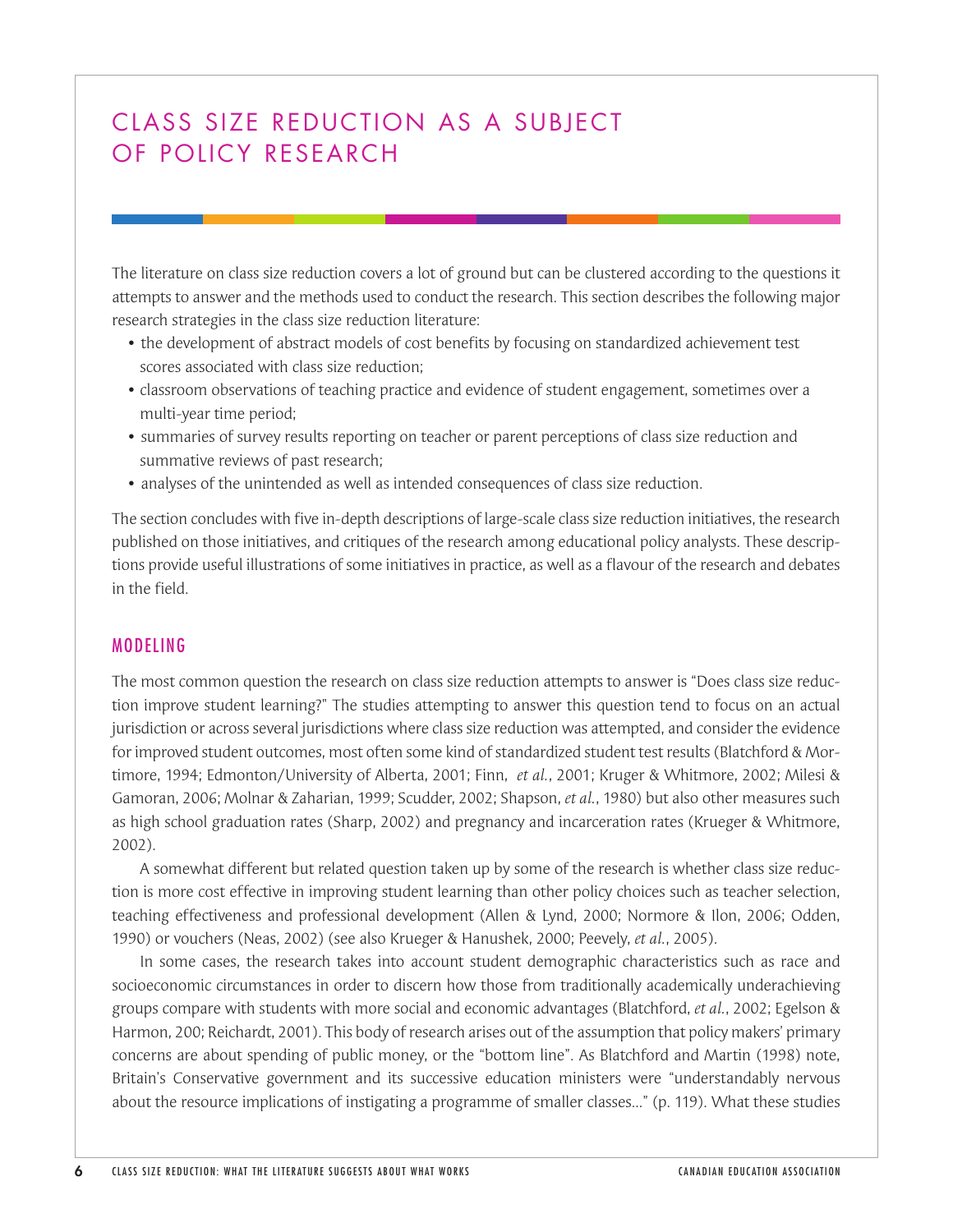have in common is that they look across large numbers of cases (students, classrooms, schools and even jurisdictions) in order to determine general trends. Their assumptions about what's significant are fairly simple. The data they consider  $-$  dollars spent, test scores, graduation and incarceration rates  $-$  are quantitative (numeric) and can be plugged into mathematical equations. The intent is to come up with generalizable conclusions that would be applicable beyond the specific cases from which the actual data are drawn. What is significant about this research is that, despite the apparent lack of attention to the details of what and how students are learning in smaller class settings, they fairly consistently find that class size reduction is associated with at least modest improvements in student outcomes. As further sections of the review describe, however, many concerns have been raised about the utility of data and methods employed to arrive at these conclusions.

#### CLASSROOM DYNAMICS

A small but robust group of studies investigates what goes on in classrooms where class size reduction has occurred. The question these studies focus on is "To what extent and how are teachers changing how they teach and interact with students when class size is reduced?" Observing what teachers and students do, sometimes repeatedly over a several-year period, analyzing teachers' logs of classroom activity, interviewing teachers, these studies provide concrete descriptions of what actually happens in classrooms and the conditions under which it happens. They note when and where teachers are able to individualize their teaching (Burke, 1986; Korostoff, 1998; Shapson, *et al.*, 1980; Zahorik, 1999) or to manage student behaviour differently, even when students show no gains in academic achievement (Blatchford, *et al.*, 2004; Englehart, 2007); the opportunities it provides for establishing positive relationships; and how the benefits of class size reduction vary across subjects, grades and types of students (Gilstrap, 2002). From this line of research we learn that teachers' ability to teach in ways that target students' individual learning is not innate; it takes time to develop new teaching strategies. We learn that class size does seem to make a difference in the kinds of teaching strategies selected by teachers. We also discover that some teachers are more effective than others, and that the benefits vary depending on grade, subject and context.

#### TEACHER OPINION SURVEYS

We found several reports that summarize opinion survey results. Such reports are often specifically targeted to decision makers to provide concrete evidence on contested issues in specific jurisdictions. For example, a survey of teachers and administrators across the U.K. demonstrates the actuality of large classes that are masked when national level decision makers have access only to broad averages (Bennett, 1996). A similar survey of teachers in Ontario conducted prior to the current primary class size reduction initiative reports that their actual class sizes are higher than how they are reported at the school board level (OECTA, 1999). Parental perceptions of class size reduction also form part of the data base in some of the larger scale studies.

#### RESEARCH SYNTHESES

The literature also includes several well-balanced and comprehensive research reviews that attempt to synthesize findings across jurisdictions and across system levels (state/district/school/classroom). These articles and reports raise broad questions not considered in many of the individual studies by considering class size reduc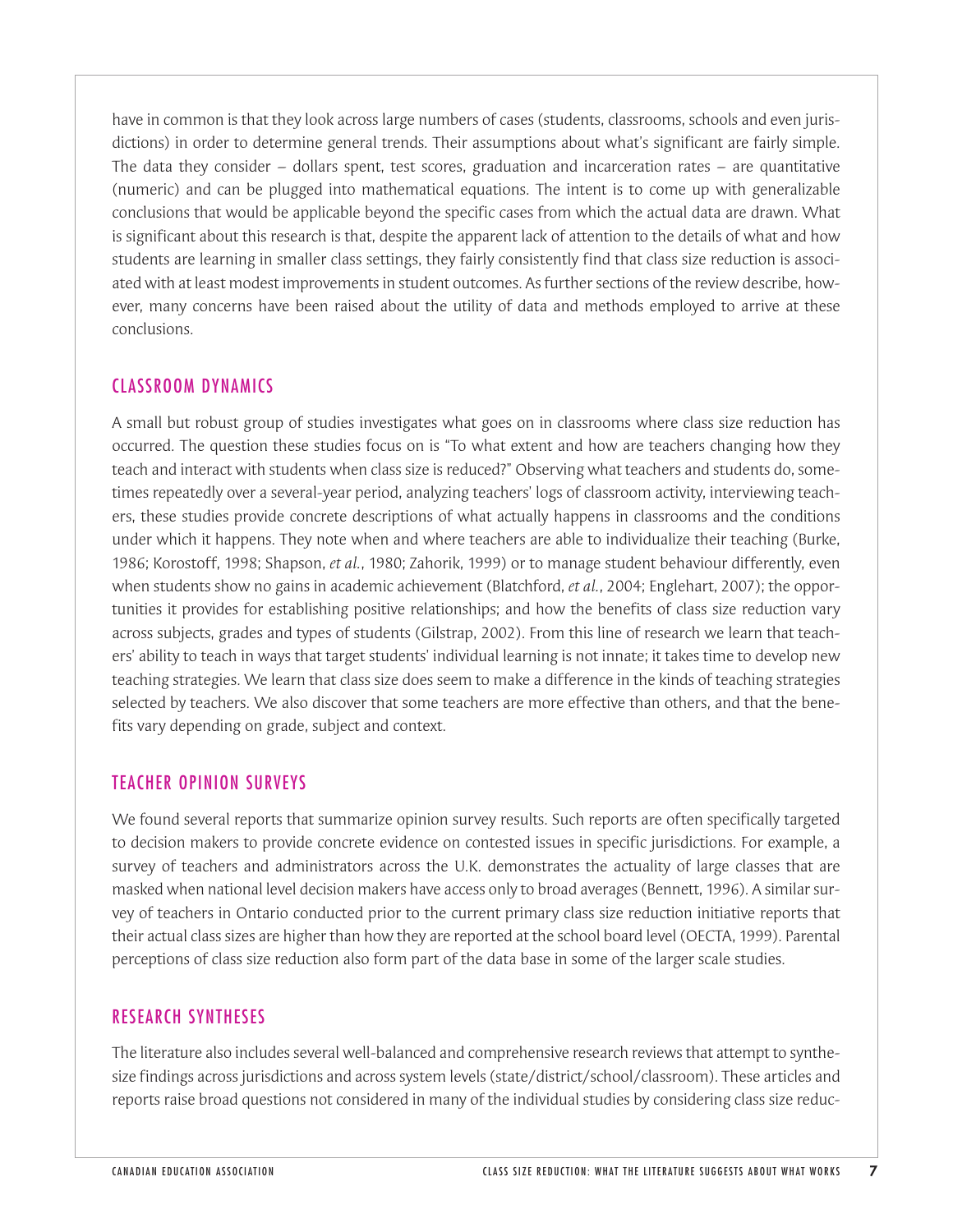tion in light of a range of theoretical and practical perspectives. They suggest that it might be important to think about class size reduction in light of what it represents as a public good in terms of individual or social gains (Mitchell & Mitchell, 2003). They suggest that for class size reduction to be effective, teachers must change their practice and that professional development is a necessary additional requirement and the cost per student thus must necessarily increase (Finn, 2002; Hopkins, 1992, 1998). They remind the reader that nitty-gritty details such as busing schedules must be considered in ensuring effective class size reduction implementation. They also suggest that teacher morale is an important and not incidental reflection of, and contribution to, the success of class size reduction (Graue, *et al.*, 2006; Manitoba Teachers' Society, 2001; see also Blatchford & Mortimore, 1994).

#### LARGE SCALE RESEARCH AND DEVELOPMENT PROJECTS

Among the most interesting research, are evaluation studies that describe what happened when one or more jurisdictions implemented class size reduction initiatives. Studies of these class size reduction efforts usually incorporate several of the research strategies identified above – mathematical modeling focusing on costs and achievement gains, classroom observations, interviews and surveys of teacher perceptions. Beyond this, what some (but not all) of these studies add to the literature base are the identification of the logistical considerations that lie between macro-level policy decisions and classroom practice; what happens when school systems try to fund these initiatives (Odden & Archibald, 2001) and hire more teachers, when schools must find room for additional classes (Ogawa, *et al.*, 1999; Jepson & Rivkin, 2002) and teachers must learn how to work with students differently than they have in the past.

Some of these studies seem intended to portray class size reduction in a rosy glow; others, however, make the point that class size reduction is not a magic bullet, that its effects are dependent upon local circumstances. The focus is on a particular place and set of circumstances and authors do not always help readers understand how well or poorly their own jurisdiction matches the case described in the study.

We have selected five large-scale studies on class size reduction for specific discussion: the Edmonton Study, Tennessee's Student-Teacher Achievement Ratio (STAR), Wisconsin's Student-Teacher Achievement Guarantee in Education (SAGE), California's Small-class Project, and the British CSR project. This section of the literature review will describe the main features and critique each of these major research studies, including their unintended consequences.

## EDMONTON AND OTHER CANADIAN CLASS SIZE STUDIES

#### **Edmonton**

In October 1999, Alberta Learning, Edmonton Public Schools, and University of Alberta Faculty of Education formed a partnership to design and implement class size reduction in several "high-needs" schools in the district. The project's purpose was to examine the impact of small class size on student growth and achievement at the Grade 1 level in high-needs schools, with a focus on those teaching practices which maximize this growth and achievement (Edmonton/University of Alberta, 2001). The initiative targeted the ten high-needs schools with the highest transience rate and the highest percentage of families in the district living in poverty.

Alberta Learning provided \$500,000 for the project and assigned the University of Alberta the responsibility to conduct the study. The project started in January 2000 with the addition of teachers and the creation of classes of 15 students or fewer at the Grade 1 level. Teachers in the project were involved in two types of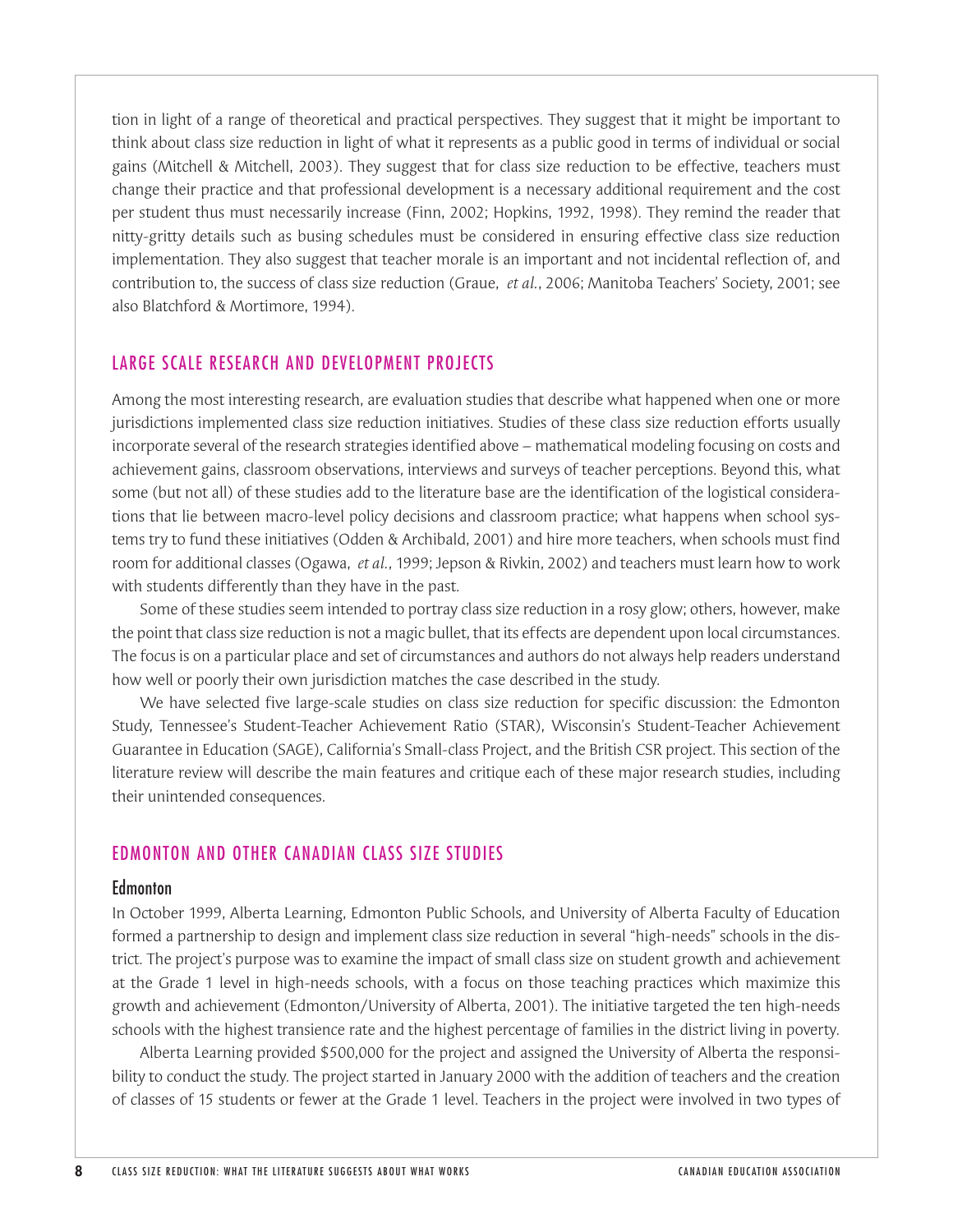professional development: one focusing on balanced literacy and the other to share information about teaching strategies and examples of student work with University of Alberta faculty on a monthly basis.

The academic progress of the students in the project was measured using various standardized tests: Canadian Test of Basic Skills (CTBS), Developmental Reading Assessment (DRA), and Highest Level of Achievement Test (HLAT); there were substantial gains in test scores between when the tests were first administered in January 2000 and five months later. The researchers also used semi-structured interviews to obtain information about teaching strategies, teacher satisfaction, student behaviour and parental satisfaction in the project schools. These data suggest that teachers in the project were able to individualize their teaching, develop a productive learning environment, integrate reading, writing and speaking, use hands-on activities, and support student personal skill development. Student classroom behaviour issues, including noise level, were at a minimum. Students' task engagement – measured by concentration on their work – was at a high level. Interviews with parents indicated that they were pleased that they could meet with teachers frequently and that their children could receive extra attention when they needed it. Teachers showed their satisfaction with their work and felt confident that they could identify and meet the learning needs of their students.

The Edmonton project has several interesting features. First and foremost, it implemented class size reduction along with a teacher professional development program and classroom support. These programs were needed to ensure that project teachers could make the changes necessary to realize project goals. The need for implementation of professional development programs in conjunction with class size reduction has been emphasized in the literature (Graue, *et al.*, 2005; Bohrnstedt, *et al.*, 2001; Achilles, 2003; Finn 2002; Pannozzo & Finn, 2001).

The Edmonton project's targeting of Grade 1 students in high-needs schools was consistent with a number of researchers' contentions that investments in class size reduction are most effective in the range of Kindergarten to Grade 3 because it allows children to develop the fundamental skills, dispositions, and socialization patterns necessary for successful schooling outcomes (Addonizio & Phelps, 2000; Biddle & Berliner 2002; Finn, 2002; Robinson, 1990; Milton 2006; Guillemette, 2005; Manitoba Association of School Trustees, 2001; Allen & Lynd, 2000). Hanushek (1999) and Guillemette (2005) criticize across-the-board class size reduction policies and suggest a targeted approach. Economists Krueger and Hanushek (2000) agree that greater benefits might accrue to class size reductions if resources were targeted toward minority students or those who are educationally disadvantaged or are at risk for academic failure. Recently, in their evaluation of the effects of class size reduction policy in primary schools in Ontario, People for Education (2007) criticized the current across-the-board approach to class size reduction. The organization has recommended that the Ontario Ministry of Education should allow school boards flexibility to target implementation to areas of highest need.

The Edmonton study raises several issues we believe are important to consider. First, the study suggests that there is a positive relationship between class size reduction and student academic achievement on standardized tests. This relationship, however, may be one of correlation rather than causation in the sense that class size clearly was not the only contributory factor to student academic achievement. The professional development program that teachers received may also have made valuable contributions to the students' academic growth. In this case, while some researchers and policy makers are interested in understanding the independent effects of class size reduction in order to decide whether it is worth the financial investment, other factors present (some described in the research and others perhaps not) may also influence the quality of student learning. (Hanushek, 1999; LeFevre & Rankin, 2000; Daring-Hammond, 2000). The issue of how much each of these factors independently contributes to student academic gains is highly debatable.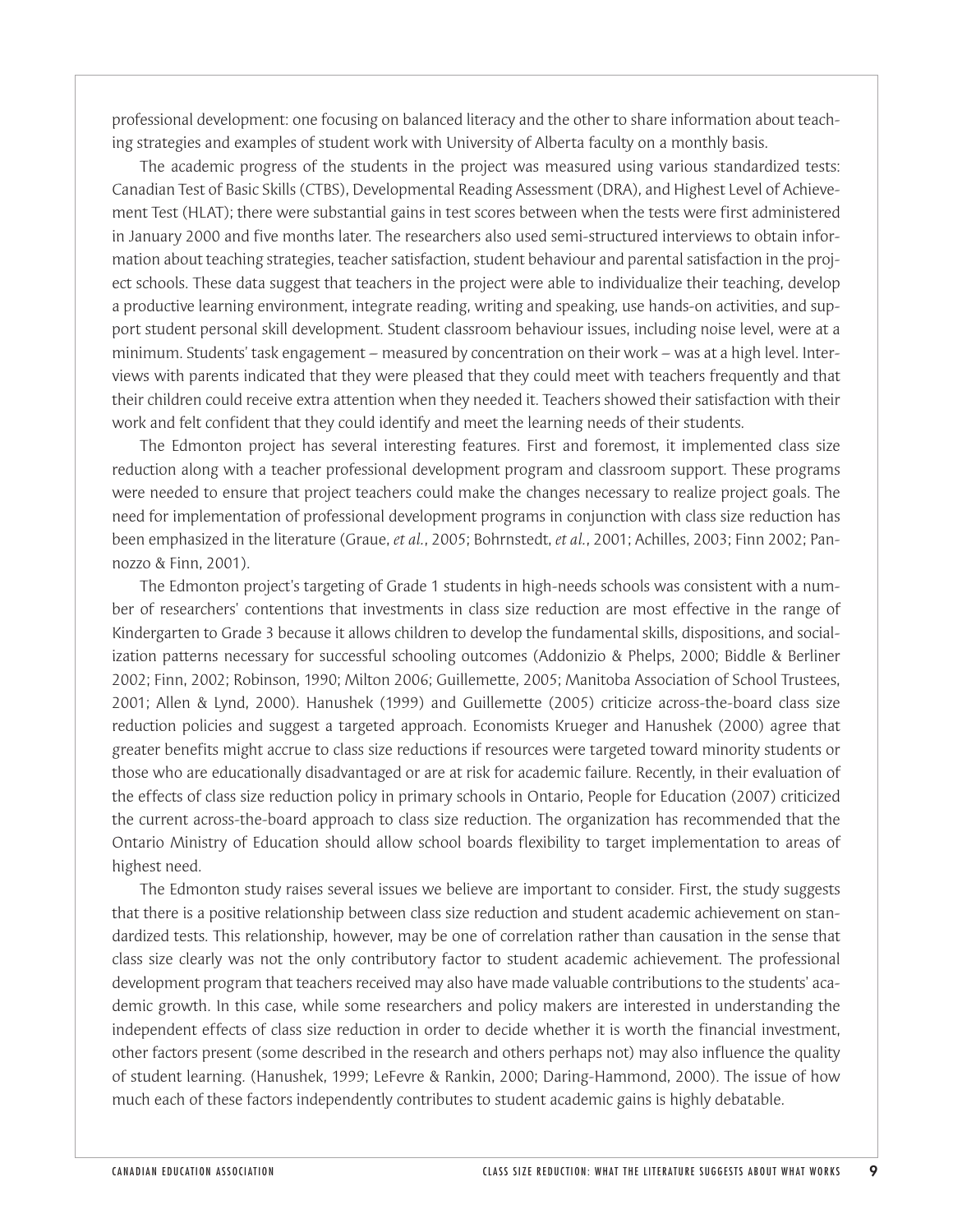A second issue relates to the length of the intervention. Is it enough to reduce class size in Grade 1 alone, and hope that the benefits will last over a student's entire academic career? Grissmer (1999) analyzes the duration effect of class size reductions and concludes that there is a link between length of intervention and longevity of benefit. As well, basing his analysis on the literature, Achilles (2003) suggests a number of strategies for implementing small class size initiatives; among them the maintenance of small classes for at least three years for enduring effects. This view is also shared by Biddle & Berliner (2002), Finn, (2002), and Graue, Oen, Hatch, Rao and Fadali (2005). These authors suggest that more years spent in small classes are more likely to produce larger and sustainable benefits for students.

The Edmonton study relies heavily on teacher self-reported data (interviews and questionnaire) for assessing both teacher satisfaction and behaviour of students. Similarly, parents' self-reported data were used to examine parental satisfaction with the project. Given that teachers, teacher unions and parents may be predisposed to support class size reduction (Basham &Hepburn, 1999; Greene & Forster, 2003; Mitchell & Mitchell, 2003; Bennett, 1996; CTF, 2004; Sack, 2005), data obtained from such sources may be as much a reflection of sentiment as of actual experience.

Many questions arise from our reading of the Edmonton study. For example, how was the policy of class size reduction communicated to teachers, parents, students and administrators? Will partners be able to sustain class size reduction over time? How did the project account for new students who joined or transferred out of the project classes? Did the ten participating schools achieve similar percentage scores on the standardized tests or were there wide discrepancies? What was the nature of teacher quality prior to the implementation of the project, and did all ten schools that participated in the project have the same teacher quality?

#### Other Canadian Initiatives

Several other Canadian initiatives, while none as well-studied as the Edmonton initiative, are worth mentioning in that they demonstrate the persistence of class size reduction as a policy direction in this country.

A two-year experimental study of the effects of class size was conducted in metropolitan Toronto in the late 1970s (Shapson, Wright, Eason & Fitzgerald, 1980). Sixty-two Grade 4 and 5 classes across eleven schools were involved. Four class sizes (15, 23, 30 and 37) were compared with respect to teacher expectations, student achievement and student engagement on the basis of standardized student achievement test data, annual surveys of teachers and students and classroom observations. Teacher-student interactions and teaching methods were unaffected by class size. Student satisfaction did not appear affected and there were no differences attributed to student achievement scores, although students in the smallest classes had significantly higher math concepts scores than their peers in the two largest size classes. Teachers in the two smaller sized classes reported more individualized instruction, improved student behaviour and a more manageable workload. Like many other studies, in other words, the Toronto research reports mixed conclusions, likely the result of factors particular to the program's design (for example, its short time frame and absence of targeted teacher support resources).

Starting in 1988, Ontario Governments under the Liberals and then New Democrats and Progressive Conservatives instituted an incentive-based class size reduction policy for Grades 1 and 2. Benchmark targets were set to reduce class size averages at the school board level stepwise, from 28.2 in 1987 to 24.6 in 1988, 22 in 1989 and 20 in 1990. Starting in 1990, the province provided money for additional teacher salaries based on salary averages. School boards that did not achieve these targets were to "have their grants reduced proportionately" (Gidney, 1999). In the late 1990s, the Progressive Conservative Government of Ontario assumed all educational funding and instituted a number of changes in program resourcing (Ontario Ministry of Educa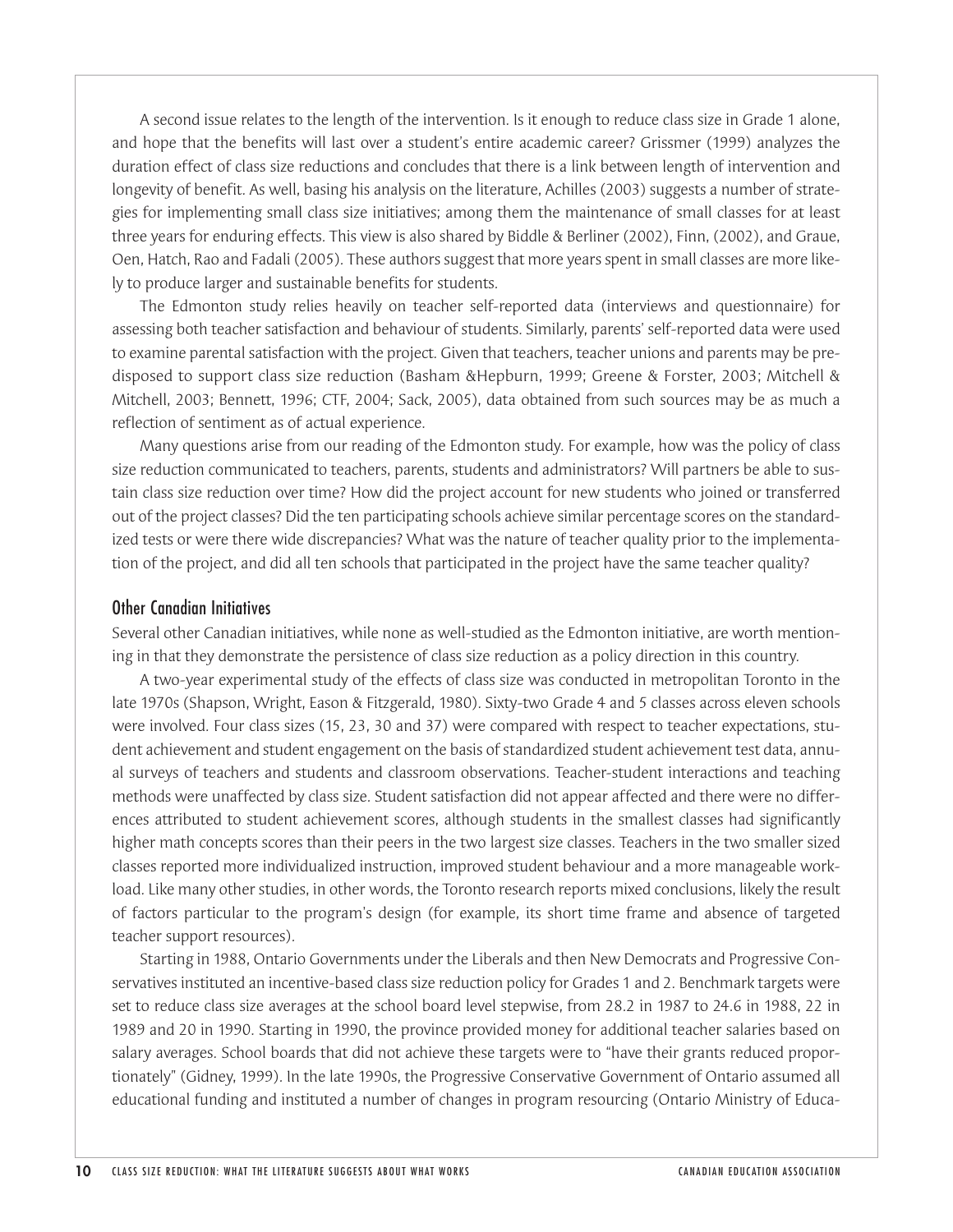tion 1988, 1989, 1990, 1992, 1993, 1994, 1995, 1996, 1997). The province established class size "averages" of 25 for primary grades and 22 for secondary grades. The Ontario English Catholic Teachers' Association (OECTA, 1999) conducted a membership survey to ascertain whether these targets matched the reality teachers faced. Survey results reported higher class averages, of 27 rather than 25 for Grades 3 to 8 and 23 (and 24 for core subjects such as science, English and mathematics) rather than 22 for Grades 9 to 13. The survey also reported an unintended increase in combined grade classes as the result of mandated class reductions.

In the early 2000s, the Manitoba Association of School Trustees (2001) made a submission to a provincial commission to decide whether the province should have a class size policy. The submission included a review of the research, which concluded that student learning gains are significant only when class size is reduced below 20 students. A survey of provincial trustees indicated that without mandatory class size caps, K-4 classes were kept small through additional teacher staffing and creative combined grade classes but that, should a mandatory cap be imposed, school boards' ability to manage resources would be seriously compromised, with difficulties particularly around an adequate supply of teachers and student transportation.

#### TENNESSEE'S PROJECT STAR

Tennessee's Student-Teacher Achievement Ratio (STAR) is one of several longitudinal studies on class size reduction conducted in the U.S. (Mosteller, 1995). The four-year study (1985-89), was intended to determine the effects of class size reduction on student academic achievement in literacy and mathematics from Kindergarten through Grade 3 (Sanogo & Gilman, 1994). A cohort of approximately 6,500 students was tracked over the four years of primary grades. Over that four-year period, they were taught by about 1,300 teachers (between 326 and 339 per year). The study took place in 76 schools in 42 districts across Tennessee. Average family income in those districts was low and a number of students received free or subsidized lunches at school. The project cost almost \$13 million a year to design and implement. Four universities – Memphis State, Tennessee State, Knoxville, and Vanderbilt – provided technical assistance in the design and implementation of the study. Several high-profile researchers and scholars were involved in the project, including Charles Achilles, Jeremy Finn, Helen Pete Bain, Frederick Mosteller, Alan Krueger, and Tennessee State representative Steve Cobb.

The STAR project was conducted in inner-city, suburban, urban and rural schools across Tennessee. Students were randomly assigned to three types of classes: small (13-17 students per teacher), regular sized classes (22-25 students per teacher) and regular sized classes with full-time teacher aides (22-25 students). The control group was the regular classes. Small classes and regular classes with full-time teacher aides were the experimental groups. Student achievement test scores were the primary evidence for judging the effectiveness of the initiative. Student development in terms of self-concept and motivation was also measured (Folger, 1989). Each year the teachers were randomly assigned to one of the three class types by project staff. New students were also assigned randomly to class type according to existing vacancies. By the fourth year of the project, almost one-third of the students had been in the same class type all four years; the other twothirds had moved from one to another class type.

The academic performance of the project students was measured by the Stanford Achievement Test (K-3), the STAR's Basic Skills Criterion Tests (Grades 1 and 2) and Tennessee's Basic Skills Criterion (Grade 3). Student development was measured by the Self-Concept and Motivation Inventory (SCAMIN). A three-day inservice training was organized in thirteen schools to train teachers in order to take advantage of opportunities that small classes would provide. Fifty-seven teachers also received special training in the second grade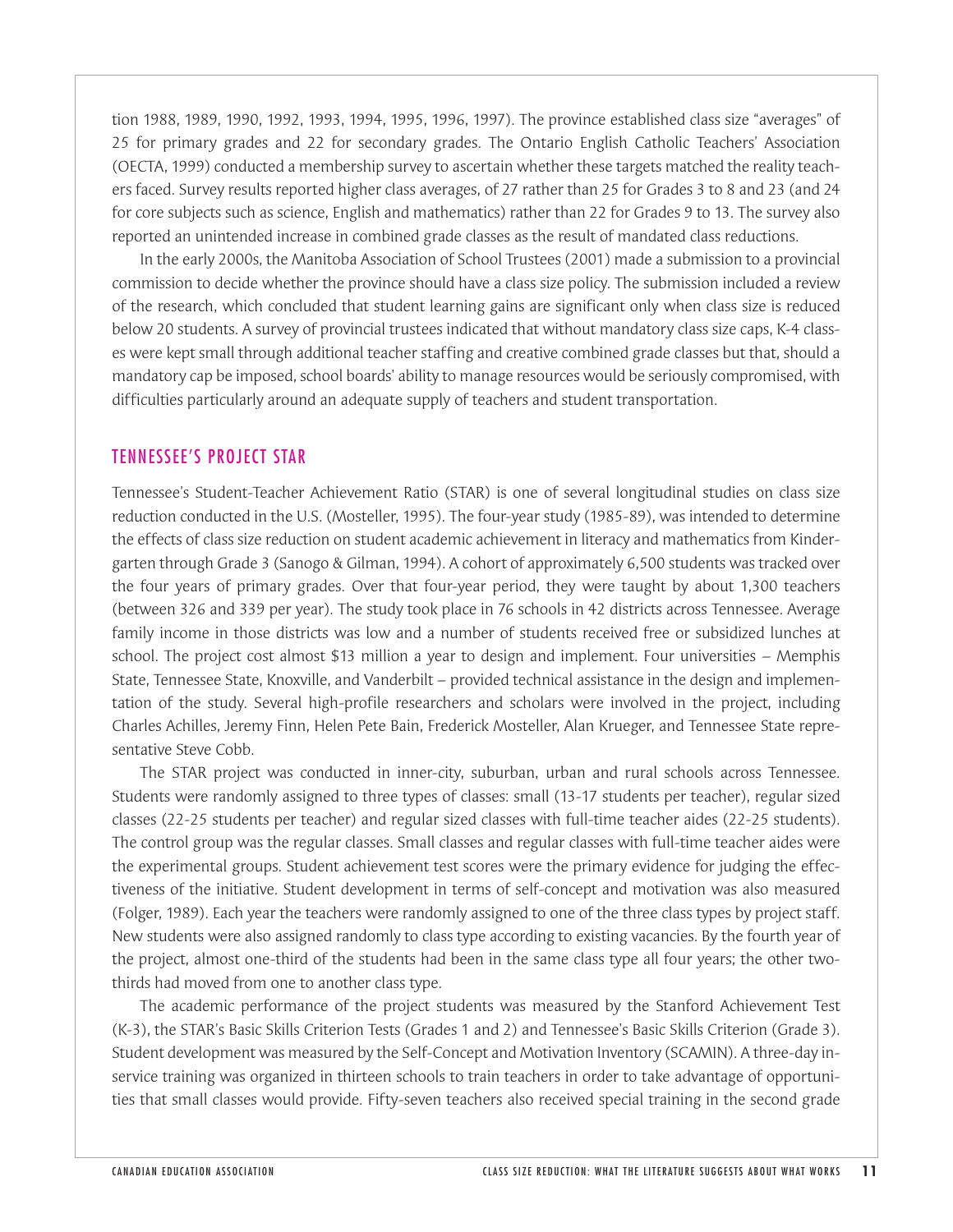and 55 in the third grade; some teachers did not receive any special training. In each school, teachers were observed once during the teaching of reading and mathematics lessons to help them optimize their instructional effectiveness (Folger, 1989; Sanogo & Gilman, 1994).

With only minor exceptions, there were no apparent differences across school locations or pupil gender with respect to student achievement. A significant small-class advantage, however, was found across innercity, urban, suburban, and rural schools and for both males and females. In each year of the study, some of the benefits of small classes were found to be greater for minority students than for non-minorities, or greater for students attending inner-city schools. No differences were found among class types on the motivational scales, yet students who had been in small classes were rated as expending more effort in the classroom, taking greater initiative with regard to learning activities, and displaying less disruptive or inattentive behaviour as compared to their peers in regular-size classes. In conclusion, Finn (1998) states: "This research leaves no doubt that small classes have an advantage over larger classes in student performance in early primary grades" (p.10).

In addition to the above results, Nye, *et al.* (1999) used STAR data to examine whether the effects of small classes fade after five years. Using hierarchical regression modeling, they found that, while the small class effect is smaller in Grade 8 than at the Grade 3 post-test, it did not fade to statistical insignificance after five years. Students who experienced more years of small classes in Kindergarten through Grade 3 had higher levels of academic achievement (adjusted for social class) five years later than students who had had fewer years of small classes. They also stated that the positive effect of small classes in K-3 may last at least until high school. Their conclusion is that "the positive effects of small classes on achievement that are large enough and of sufficient duration support policies of reduction of class sizes to result in small-sized (15 to17 pupils) classes in the primary grades" (p.140).

The STAR project is not without its critics. Sanogo and Gilman (1994) argue that politics was the primary motivating factor behind the STAR project and not scientific inquiry. According to the authors, the state teachers' association convinced the Governor to lower class sizes in the early elementary grades from the existing maximum of 25 to 21 students per class. Folger and Breda (1989) report that a survey of project STAR teachers indicated that almost all of them believed that smaller classes were better, and two-thirds said that they would prefer a one-third smaller class to a \$2,500 a year raise. Folger and Breda suggest that teachers supported STAR to promote their own professional interests and that this may have coloured the research findings.

Another criticism of the STAR project is that it suffered from a Hawthorne effect, that the teachers and students in the experimental groups were aware of the challenge of the project and tried harder to fulfill its objective of increased student academic achievement. Similarly, it is believed that teachers and students in the control groups did not do well for the simple reason that they did not try as hard as the experimental group (Sanogo & Gilman, 1994). Graue, *et al.* (2005) contend that the news about the association of greater achievement with small classes leaked out during the project, motivating the teachers and the students in the experimental groups to do well on standardized tests. Hanushek (1999) suggests that teacher reactions and expectations may have skewed its results. Sanogo and Gilman (1994) argue that officials and teachers in participating districts believed in the efficacy of small classes and knew that positive experimental results might lead to its adoption in policy. These arguments, however, are based on logical deduction rather than empirical data. Until empirical research is done, any suggestion of Hawthorne effects is merely speculation.

Graue, *et al.* (2005) also argue that the sample in the STAR project was not typical or representative of the U.S. population in that there were few Hispanic, Native American or non-native English-speaking students. While this argument does not invalidate the study, it draws attention to the need for caution in generalizing the results to other population groups in the U.S. However, a few questions arose in connection with this crit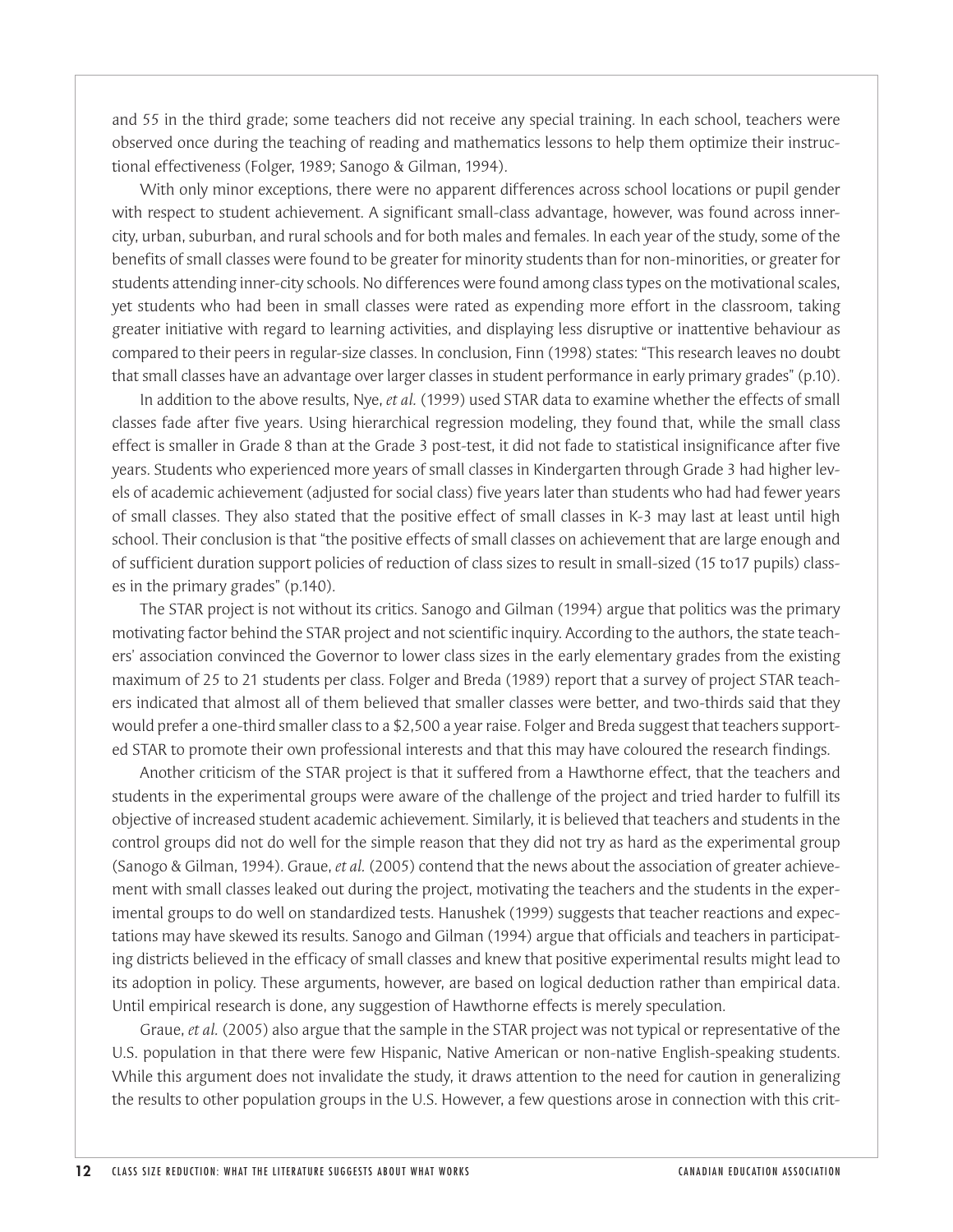icism. Would the results of the STAR project be significantly different if there were equal numbers of Hispanic and Native Americans participating in the study? What about non-native English speakers and students with learning or behaviour problems? If most of the participating students were non-native English speakers or students with learning problems, would the class size of 15-17 be sufficient for effective instruction? As Finn, *et al.* (1998) note, no research has been conducted to answer these questions. Nevertheless, they contend, in any of these cases, positive outcomes are less likely without the infusion of significant additional resources. Related to this issue is Odden's (1990) comment that class size reduction in high school for English learners makes a lot of sense because of the opportunities it would provide for this category of students to learn. One could also argue that at the early primary school levels, much more reduction of class size would be needed to instruct students who are English learners.

The randomization in project STAR has also been criticized. Random sampling is intended to provide a scientific basis for generalizing the population. Hanushek (1999) criticizes the sampling strategy used in the STAR project on four grounds: First, it is very difficult to verify the randomization procedures used in the STAR experiment. Second, even with a random assignment of teachers and students to the designed groups, entering students should have been given pre-tests to determine the differences in skills and knowledge they bring to the three class types. Third, Hanushek argues that participating schools were not randomly selected; they had to volunteer to participate, and they had to be large enough to accommodate the three class types in each grade. This research criterion automatically eliminated certain schools that were not well resourced enough to provide the three class types needed for the experiment. Fourth, Hanushek argues that the significant movements between treatment groups through the course of the experiment may have been the result of parental pressure on principals to transfer their children to smaller classes. He also contends that "if the treatment crossover – student movement from one type of class to another – were random, any estimates of the cumulative effects of class size would tend to be lessened, because the treatment and control groups are not receiving completely distinct schooling programs over time" (p. 153). This is merely a speculation, since Hanushek does not have any statistical evidence to substantiate this point of view.

Randomization is not the only issue Hanushek has found with project STAR. He is critical of the fact that a large number of students in the experiment did not take the tests in each year. He finds that four of the schools in the experiment dropped out of the experiment, but the reasons for their withdrawal are not reported. Furthermore, he argues that the results of the study depend fundamentally on the choice of teachers, and that the way teachers are assigned to different treatment groups influences the outcome of the study. Finally, he contends that since there are many uncertainties around project STAR, its findings cannot be used exclusively as a rational basis for formulating policies on class size reduction. He notes that in medical trials, more than one experiment is needed to justify the efficacy of any treatment modality.

In fact, researchers in the field are widely divided on further experiments on class size reduction. Graue, *et al.* (2005), who interviewed researchers in the field, report that some favour other types of class size experiments. David Grissmer (1999), on the other hand, is concerned with why class size reduction promotes student academic growth. He acknowledges the limitations of theories of experimentation and offers the following insight:

While more experimentation seems essential to making progress in educational research, experiments can never be depended on to solve all complex and contextual effects. Educational research will probably never follow health research where trials are needed for every new intervention before implementation (p. 239).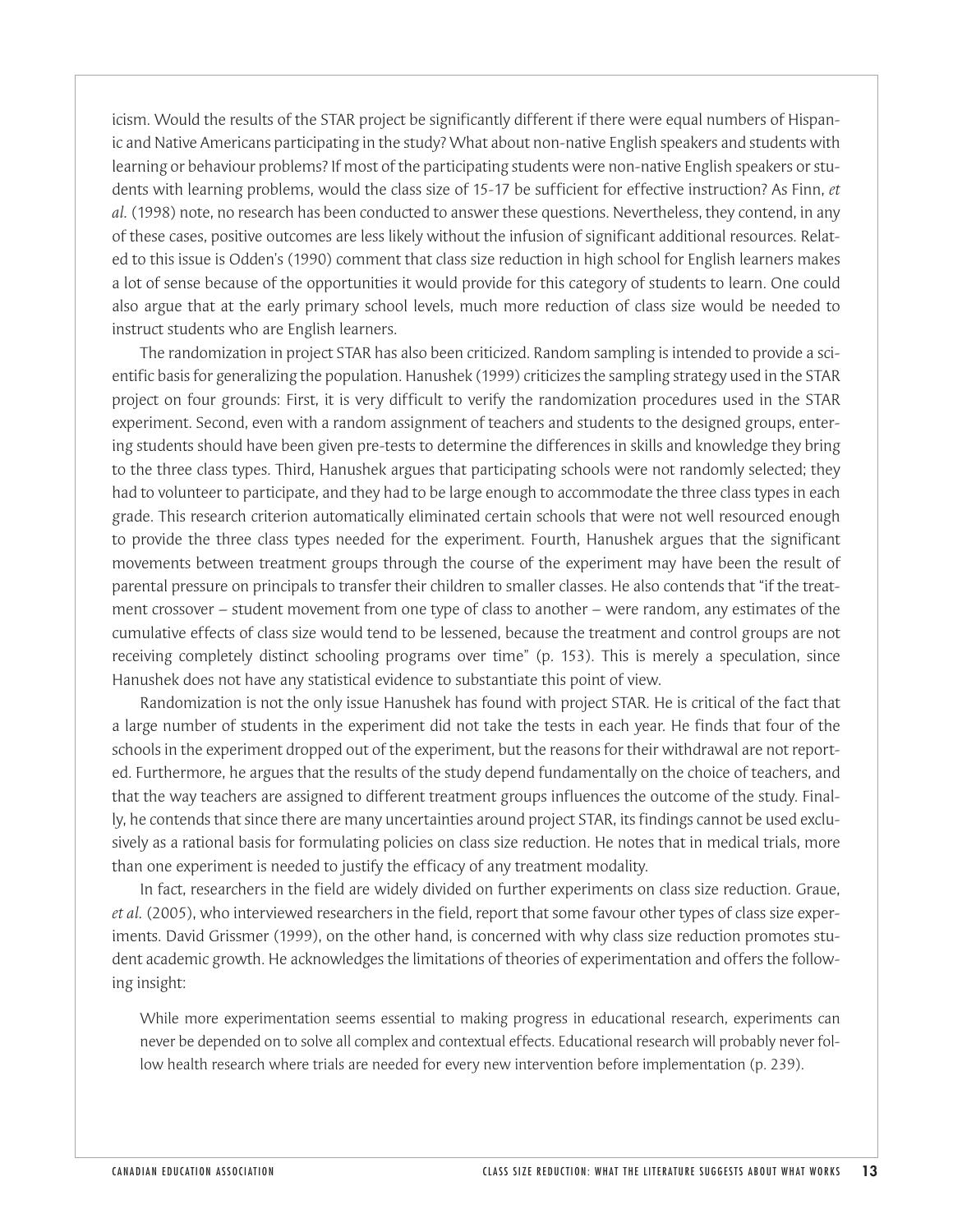According to Graue, *et al.* (2005), by pursuing "why" and "how" questions in education research, we will be able to develop a theory of action: why and how do things work the way they do? Joan McRobbie, another researcher in the field who Graue, *et al.* (2005) interviewed, agrees with Grissmer. She suggests that what we need is much more synthetic and derivative understanding of the existing literature on class size reduction with the purpose of guiding policies.

#### WISCONSIN'S SAGE

Wisconsin's Student Achievement Guarantee in Education (SAGE) is another major class size reduction research study conducted in the United States. The project focused on students who were regarded as disadvantaged, such as low-income and minority students, implementing class size reductions from Kindergarten through Grade 3. It was designed as a five-year pilot project that began in the 1996-97 school year. School districts that had one school with at least 50% of children living below the poverty level were eligible to apply for participation in SAGE. Within those districts, any school with 30% or more below the poverty level was allowed to become a SAGE school. Eligible school districts were allowed only one SAGE school except the Milwaukee School District, which was allowed up to 10 SAGE schools. Thirty schools in 21 districts began the program in K-1. Grade 2 was added for these schools in 1997-98 and Grade 3 in 1998-99. There were 17 comparison schools with similar student characteristics to SAGE schools. However, while SAGE schools and comparison schools had similar proportion of minority students in 1996-97, SAGE schools had a smaller proportion of African-American students and a greater proportion of Native American students in 1997-98.

According to Molnar, Smith, Zahorik, Palmer, Halbach and Ehrle (1999), the SAGE program required that participating schools implement the following four interventions: (a) reduce pupil-teacher ratio within a classroom to 15 students per teacher, (b) establish "lighted school-houses" open from early in the morning until late in the evening, (c) develop "rigorous" curricula, and (d) create a system of staff development and professional accountability. The SAGE study focused on the effects of class size reduction on student academic achievement in reading, language arts, and mathematics at Grades 1 through 3 and the effects of class size on teaching that may account for any program effects on student academic achievement (Zahorik, *et al.*, 2003). Student achievement was measured using the Comprehensive Test of Basic Skills (CTBS) at each grade level.

The SAGE project was evaluated every year by a team of researchers from the University of Wisconsin-Milwaukee. The study reported that students in the program at the three grade levels achieved significantly higher scores than students in the comparison schools in mathematics, reading and language arts (Molnar, *et al.*, 1998). It was estimated that while the SAGE effect varied by subject matter, it represented one third to one half of one school year's growth when compared to the academic averages. It was also reported that the SAGE program helped to narrow the Black-White achievement gap in Grade 1 as much as 38% and that it prevented it from widening in Grades 2 and 3. It was also reported that SAGE teachers individualized their instruction, developed deeper and greater knowledge of their students, and offered hands-on activities to their students. SAGE included six different classroom configurations, including "regular" classes with 15 students, shared space classrooms with two teachers and 30 students, floating teachers coming into classrooms with 30 students for some subjects, split day classrooms with 15 students and two teachers, and three-teacher team classrooms with 45 students.

The SAGE project raises many questions. The evaluators of SAGE did not say anything about the possible impact of different classroom organization formats on teaching or student achievement. Further, the use of different classroom configurations raises the issue of what class size really means. Class size has been one of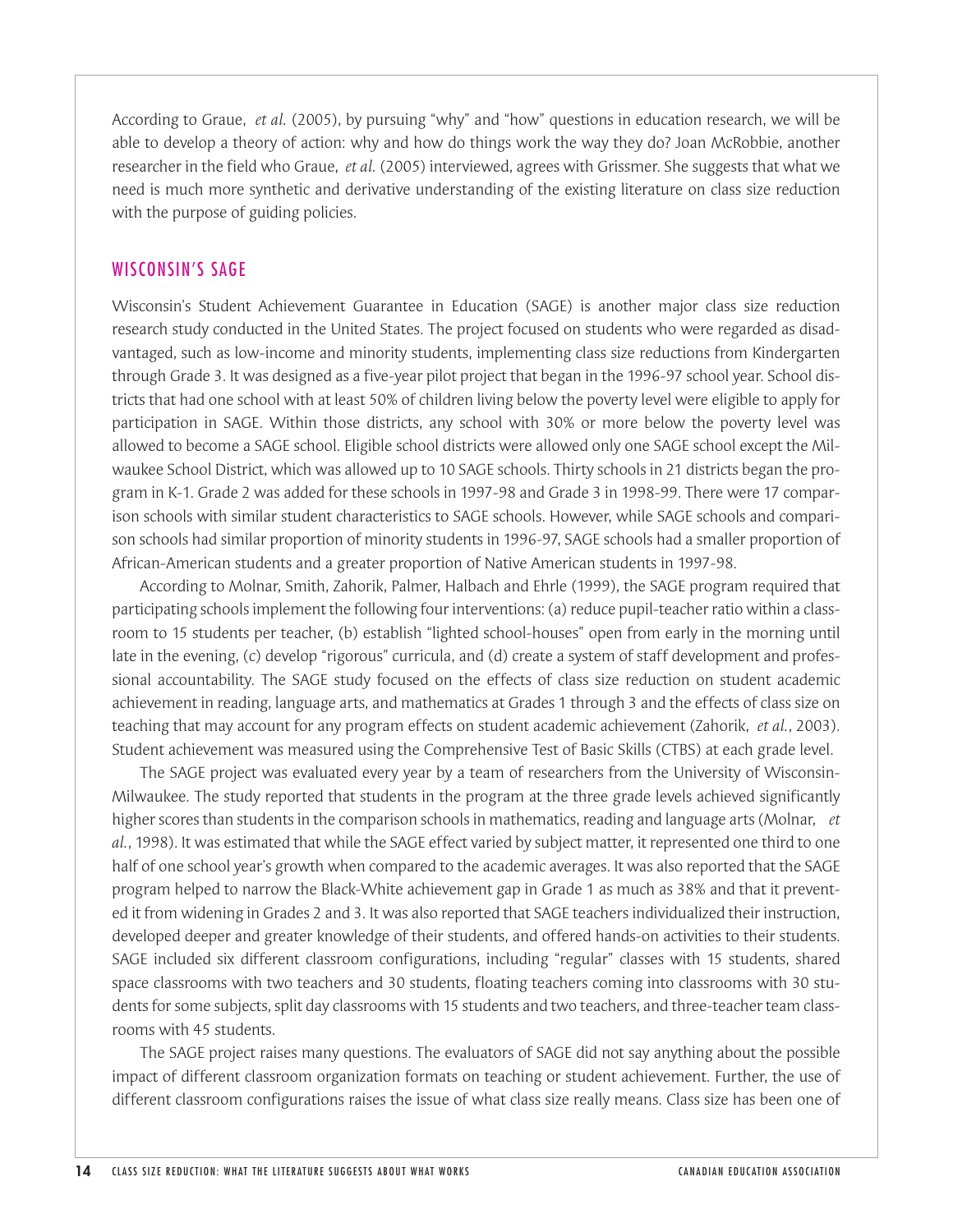the concepts in the literature that causes confusion because it is usually conflated with pupil-teacher ratio (PTR). If we go by Achilles' (2002) definition of class size, a classroom consisting of 30 students and a floating teacher that is joined by another teacher for reading, language arts and mathematics has a class size of 30, not 15. Consequently, SAGE class size was not 15 but ranged from 15 to 45. European researchers have challenged Achilles' definition of class size by introducing the concept of Pupil-Adult Ratio (PAR) (Annevelink, 2004). PAR includes all adults who work with a student or who contribute to a student's academic well-being, such as speech therapists, reading recovery teachers, special education teachers, bilingual teachers and others.

The attention to leadership issues in the research on class size reduction is almost nonexistent. The sole exception is a study by Burch and Theoharis (2005), who interviewed nine principals of SAGE schools and found that the principals' influence proved central in three areas: the use of classroom space, serving the needs of diverse learners, and teacher capacity building. According to the authors, while some of the principals focused on solving the space problem, others maintained the status-quo with the result that a variety of classroom configurations were created in SAGE schools. Some principals maintained separate classrooms for special education students, whereas others saw it as an opportunity to integrate those students into reduced size classes and achieve an inclusive school. Finally, Burch and Theoharis report that some principals interpreted the professional development components of SAGE to be peripheral to the program, while others regarded it as crucial to its effectiveness. What are the effects of these different leadership practices on student achievement or classroom processes? Unfortunately, we have no research to answer such questions.

The three SAGE evaluations – 1996-97, 1997-98, and 1998-2000 – disclose little information about teacher characteristics. Twenty-eight teachers were interviewed to find out how they altered their teaching in small classes but very little was said about those teachers. Characteristics such as length of professional experience, race/ethnicity, educational attainment, and the length of time teaching a specific grade are missing in the SAGE reports. This information is crucial for generalizability, specifically with respect to sample-to-population extrapolation, analytic generalization, and case-to-case transfer (See Firestone, 1993). It is important to take teacher quality into account in making sense of the SAGE reports. Finally, the SAGE evaluation of teachers' classroom behaviours relies exclusively on data from teacher questionnaires and interviews. Independent classroom observations and student interviews might shed more light on the authenticity of changes in the classrooms that teachers have reported.

#### CALIFORNIA'S CLASS SIZE PROJECT

In 1996-97, the state of California provided \$971 million in incentive funding for school districts to voluntarily reduce K-3 classes to 20 students per class. By 2002-03, funding for this program had grown to \$1.7 billion, making it one of the most costly programs in the state and the biggest class size reduction program in the United States. California's Class Size Reduction (CSR) was enacted in response to a ten-year decline in achievement scores. For example, the state's National Assessment of Education Progress (NAEP) test scores for reading in 1994 were lower than most other states. California's schools had overcrowded classrooms, unqualified teachers, and poor academic performance especially for minority students and non-native English language learners (Korostoff, 1998). With a massive budget surplus, a booming economy and the news of the impressive claims of project STAR, the government of California decided to implement CSR as a state wide education reform (Graue, *et al.*, 2005). The specific objective of the class size reduction initiative was to improve early literacy but participation was voluntary and professional development compulsory (McRobbie, 1998).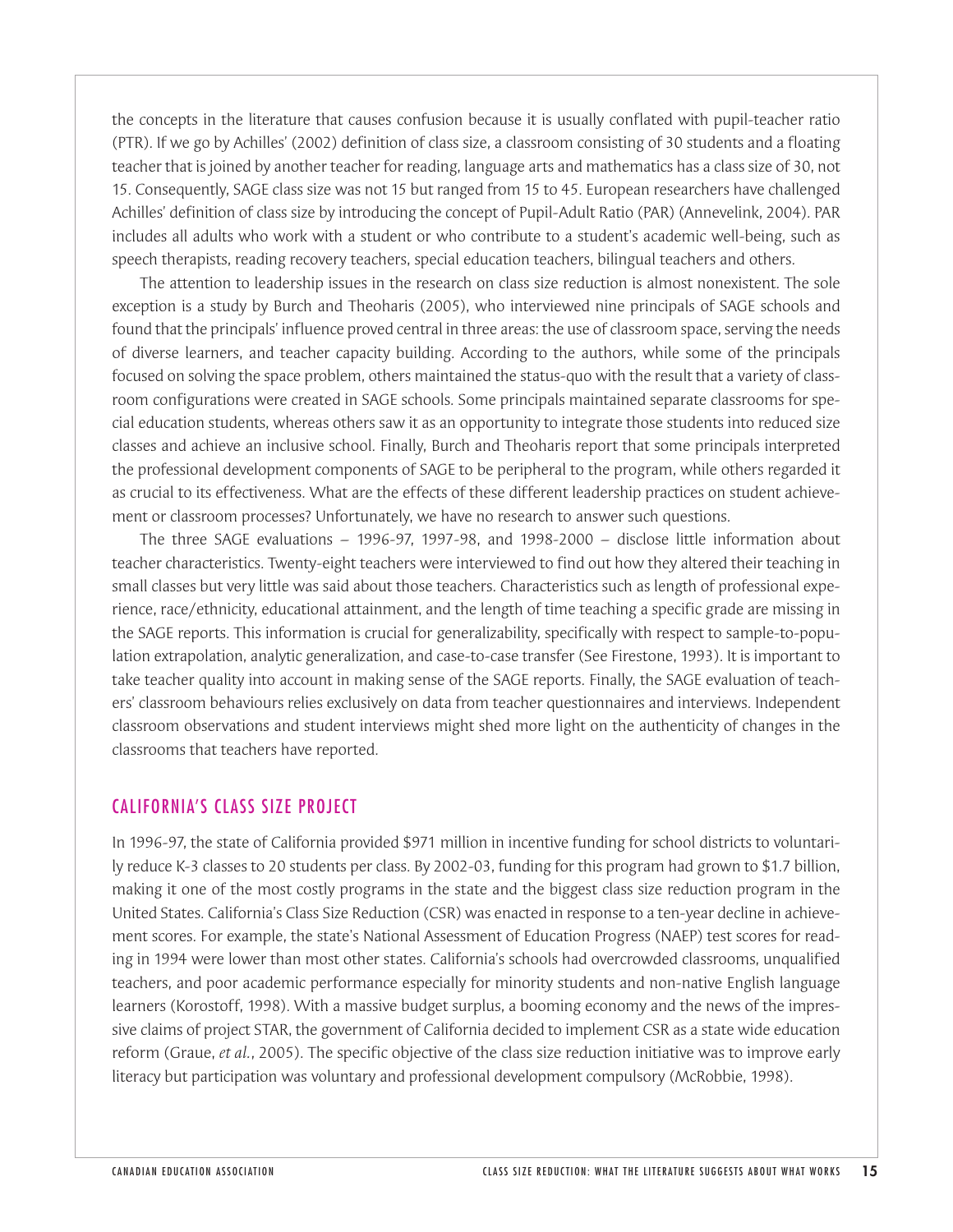Many researchers have criticized California's CSR, including the evaluation capstone report, completed in 2002. It reported that most school districts faced budget shortfalls as a result of class size reductions; many took dollars from other programs to support its implementation, especially in the areas of facility maintenance and administrative services. About one third of the state's districts also reduced resources for teacher professional development, and computer and library programs (Bohrnstedt & Stecher, 2002). A question that arises is: is it worth it to sacrifice these programs for smaller classes?

Graue, *et al.* (2005) report that the CSR program led to a high demand for additional space for new classrooms. This led to the conversion of special education rooms, libraries, auditoriums, and childcare spaces into classrooms, with the hardest hit schools being those serving children living in poverty and non-native English language learners. Further, the rapid speed with which the CSR was implemented made it necessary for a 38% increase in the teaching force (Stecher & Bohrnstedt, 2000; Graue, *et al.*, 2005). School districts competed among themselves and with other sectors of the booming economy for teachers. It was reported that some qualified teachers in schools serving children living in poverty transferred to more affluent schools, leaving these schools without teachers (Jepsen & Rivkin, 2002). The high demand for teachers also affected teacher training; at least one program had to modify its requirement for supervised clinical field work. Student teachers who had not completed their formal practicum field experience were allowed to accept full-time teaching positions and use such teaching experience as a substitute for their official field experience (Turley & Nakai, 1998).

Perhaps the most devastating consequence is that most of the unqualified teachers hired on an emergency basis ended up teaching in schools that serve racial minorities and non-native English language learners. Schools serving students living in poverty and minority students saw a more than 16% drop in the number of qualified teachers (Jepsen & Rivkin, 2002). Because so many of the teachers were inexperienced and lacked credentials, there was a great need for in-service professional development. McRobbie, Finn and Harman (1998) report that no districts had spending estimates available, suggesting that neither new nor old teachers were given significant professional development opportunities. Graue, *et al.* (2005) and Bohrnstedt and Stecher (2002) assert that the failure of California CSR can be traced to its failure to combine it with professional development for teachers.

Despite these problems, some researchers contend that California CSR had some positive effects. Graue, *et al.*, (2005) report that minimal gains were made in the form of increased test scores after the second and third year, more time for teaching, less time spent on discipline and more parent-teacher interactions (see also Halloway, 2002). For example, third graders enrolled in reduced size classes performed better on Standard Achievement Test (SAT-9) than did students in regular classes, and this gain persisted after the students moved to larger fourth grade classes. The gains in achievement were uniform for all students, regardless of socio-economic background, fluency in English, or ethnicity/race (Stecher, *et al.*, 2001). The evaluators of California CSR acknowledge the increase in test scores but did not link it to the CSR, contending that factors other than small size classes were responsible for increases in academic attainment (Bohrnstedt & Stecher, 2002).

Parents of children attending smaller classes rated all aspects of educational quality higher than did parents of children enrolled in non-reduced classes. Parents of children enrolled in reduced size classes also reported having more contact with teachers and expressed higher satisfaction with schools. Teachers expressed enthusiasm and satisfaction with teaching 20 students rather than 30 (Korostoff, 1998). This enthusiasm may well be one of the important factors that make class size reduction effective in increasing student achievement (The California Education Policy Seminar & The California State University Institute for Educational Reform, 1996).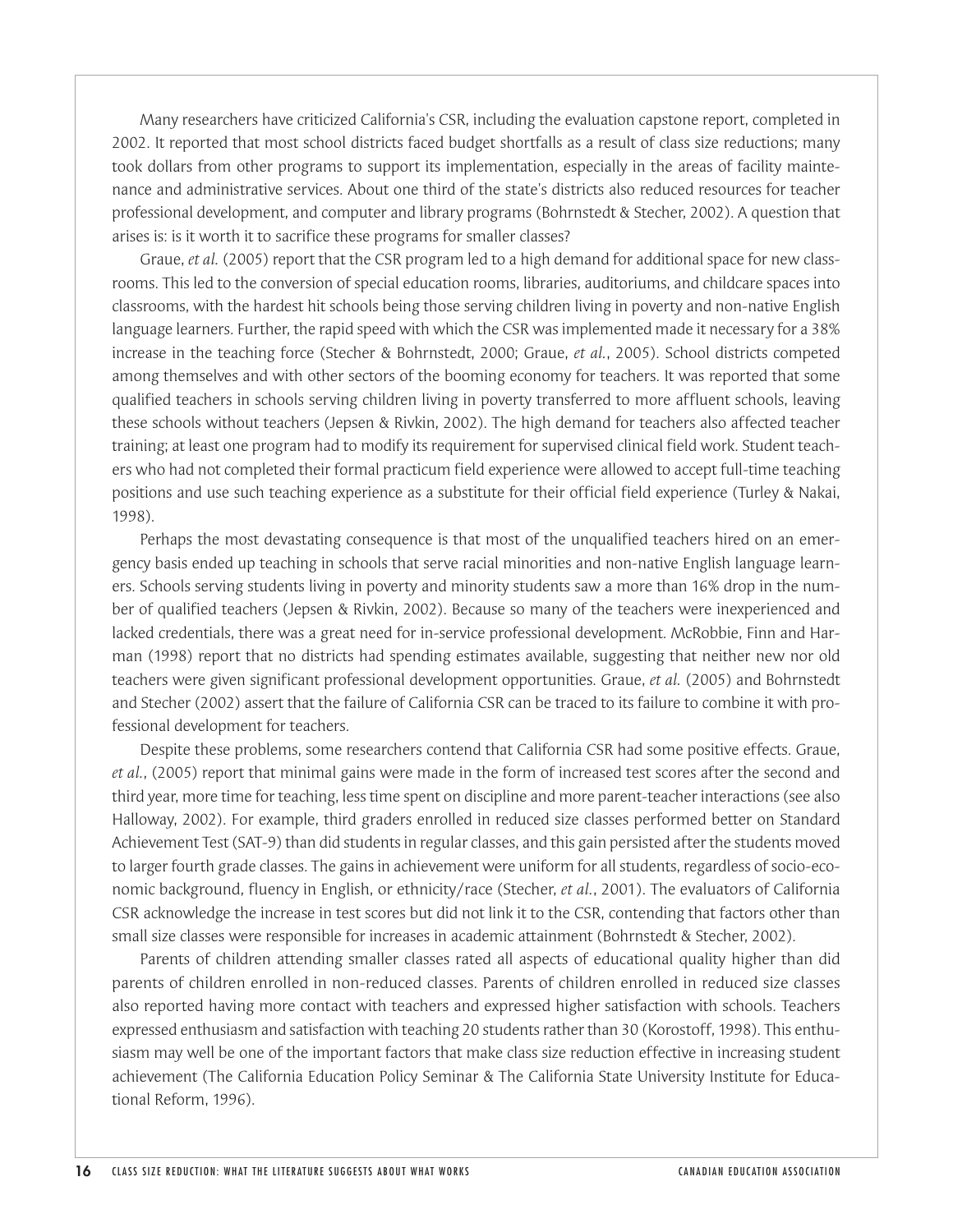Korostoff (1998) interviewed ten teachers from four California schools. This was supplemented by classroom observations in ten first and second grade classrooms with teachers with various levels of experience. She also interviewed 200 students from those ten schools. First year interviews showed that teachers did not change their teaching practices and indicated that they were not aware that any particular teaching practices were more suitable for smaller classes. In the second year, observations showed that teachers interacted more frequently with students individually. Teachers were also able to cover the curriculum contents more rapidly, meet all groups of students all day, and provide them opportunities to connect individually. Yet Stecher and Bohrnstedt (2001) found that instructional practices in Grade 3 were consistent across classrooms, regardless of class size and that teachers did not individualize or spend a reasonable amount of time working with individual students.

#### BRITISH CLASS SIZE REDUCTION STUDY

In the 1990s, the British government argued that student academic achievement hinged on teacher quality rather than class size (Bennett, 1996; Graue, *et al.*, 2005). This led to an intense debate in Britain about the effects of class size on student academic attainment. Though there are other research studies in Britain on class size (Bennett, 1996, Hall & Nuttall, 1999), this section of the literature review focuses mostly on research conducted by the Institute of Education, University of London, between 2000 and 2003, under the leadership of Peter Blatchford. The research had two principal objectives: investigating the effects of class size on pupil attainment for students ages 4 to 7 (Junior Kindergarten, Senior Kindergarten, Grade 1, and Grade 2) and understanding the relationship between class size and classroom processes and their effects on pupil achievement (Blatchford, *et al.*, 2003).

The researchers followed a cohort of pupils who entered Reception classes (4-5 year olds) in English schools starting in 1996-97 for three years. A second cohort of 4,244 pupils was followed for the same number of years one year later; that is, through Reception (4-5 year olds), Year 1 (5-6 year olds) and Year 2 (6-7 year olds). Schools were selected at random and reflected the diversity in the general population such as social background, ethnicity/race, and geographical location of schools in terms of urban, suburban, and rural areas. A variety of information was collected, including child, school and teacher characteristics, academic attainment (measured using Avon Reception Entry Assessment), class grouping practices, teacher estimates of time allowed for teaching, systematic observation of classrooms, and teacher experiences of class size; case studies of selected small and large classes, and Pupil Behaviour Ratings (PBR). The following discoveries were uncovered:

- 1. It was found that, for grouping purposes, the larger the class size the greater the number of groupings and the size of each group. Qualitative data indicate that large groups render instruction less effective and that large classes are detrimental to effective learning.
- 2. The relationship between class size and teaching can be conceptualized in the following ways: in smaller classes there is more teacher time with pupils and there is more individualization of instruction, more pupil interactions, and easier classroom management and control. This is consistent with findings from other studies.
- 3. Much depends on the teacher's interest in and ability to take full advantage of opportunities small class sizes provide. Again, this accords with other class size research.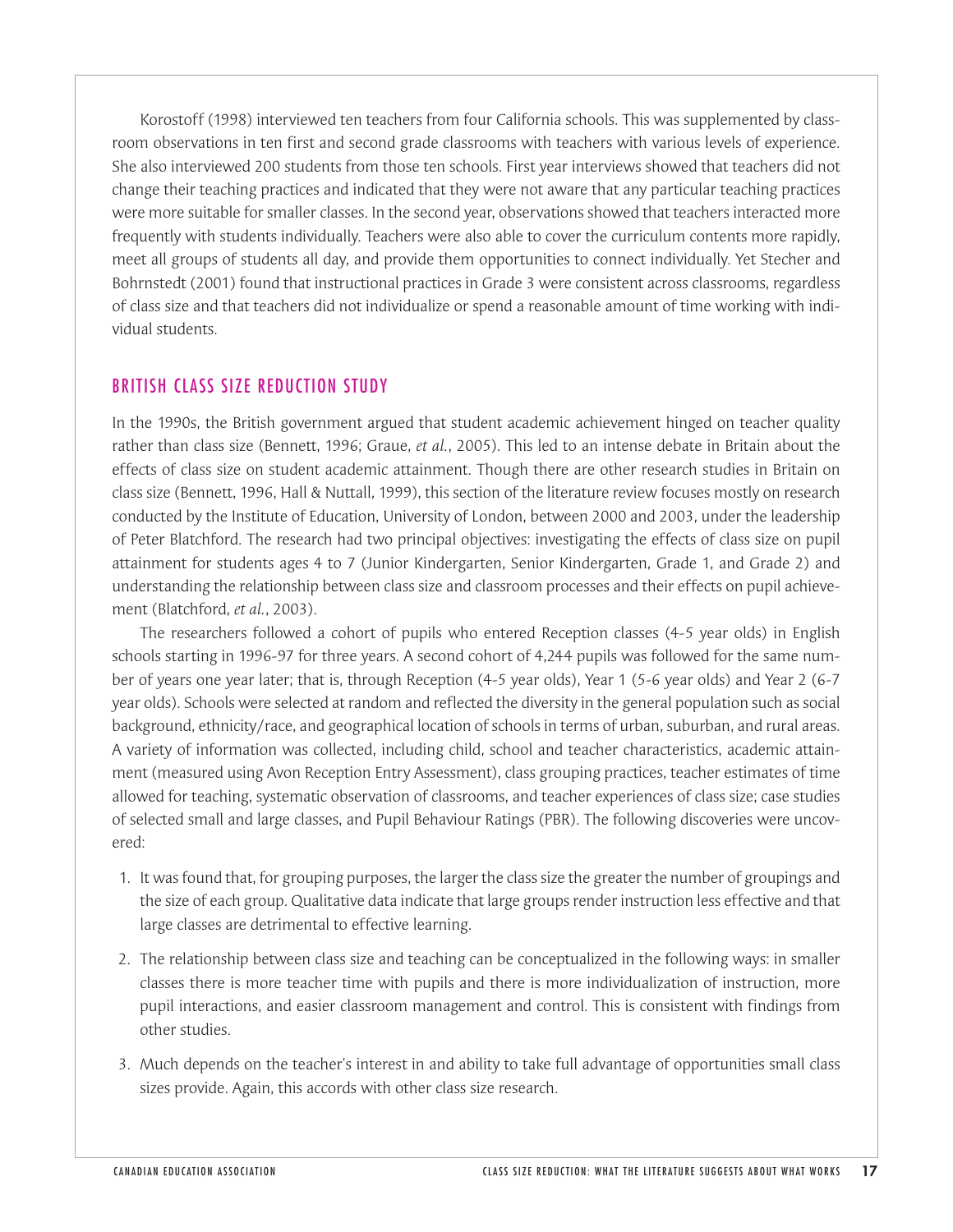- 4. Pupil Behaviour Ratings (PBR) shows that in small classes students do not necessarily receive more attention from teachers; rather, students are active initiators of contact with the teacher.
- 5. It was also found that children in small classes concentrate on tasks more than those in large classes.
- 6. It is reported that as class size was reduced from 30 to 20, pupil attainment in literacy increased by almost 0.35 standard deviations for low achievers, 0.2 standard deviations for middle achievers, and 0.15 standard deviations for high achievers. In mathematics, a reduction in class size from 30 to 20 pupils resulted in an increase in attainment of almost 0.25. Again, this finding is consistent with findings in the other class size reduction research.
- 7. Pupils who remained in small classes in Year 1 were able to maintain their literacy achievement in Year 2. With regard to mathematics, however, it was found that pupils in large classes made more progress during Year 1 than those in small classes but the achievement gains in literacy that were maintained in Year 1 were lost during Year 2. Year 1 and Year 2 literacy and mathematics achievement was not associated with class size. No optimum class size was found; it appeared that teachers' preference for a specific class size is based on their own experience. This contradicts project STAR and SAGE research in which the optimum class size was established at 13-17 and 15, respectively. It also challenges Bennett's (1996) research in the U.K. in which teachers and parents unanimously agreed that optimal class size should be 22.
- 8. The research indicates that there is no evidence that additional staff in classrooms, particularly teacher assistants, contribute to student academic achievement. This finding tallies with that of Finn, *et al.* (2000), who used project STAR data to show that teacher aides are non-contributors to student academic growth from an educational perspective.

The British CSR project included some attention to teacher quality, which other researchers have found to contribute to student academic growth (Hopkins, 1997; Ogawa, *et al.*, 1999; Darling-Hammond, 2000; Jepsen & Rivkin, 2002; LeFevre & Rankin, 2000). According to the researchers, there was no evidence that any teacher characteristics such as age, level of experience, educational attainment, or the length of time in the current school or teaching a particular grade had any influence on student achievement in any discipline during Years 4 to 6 (Blatchford, *et al.*, 2004).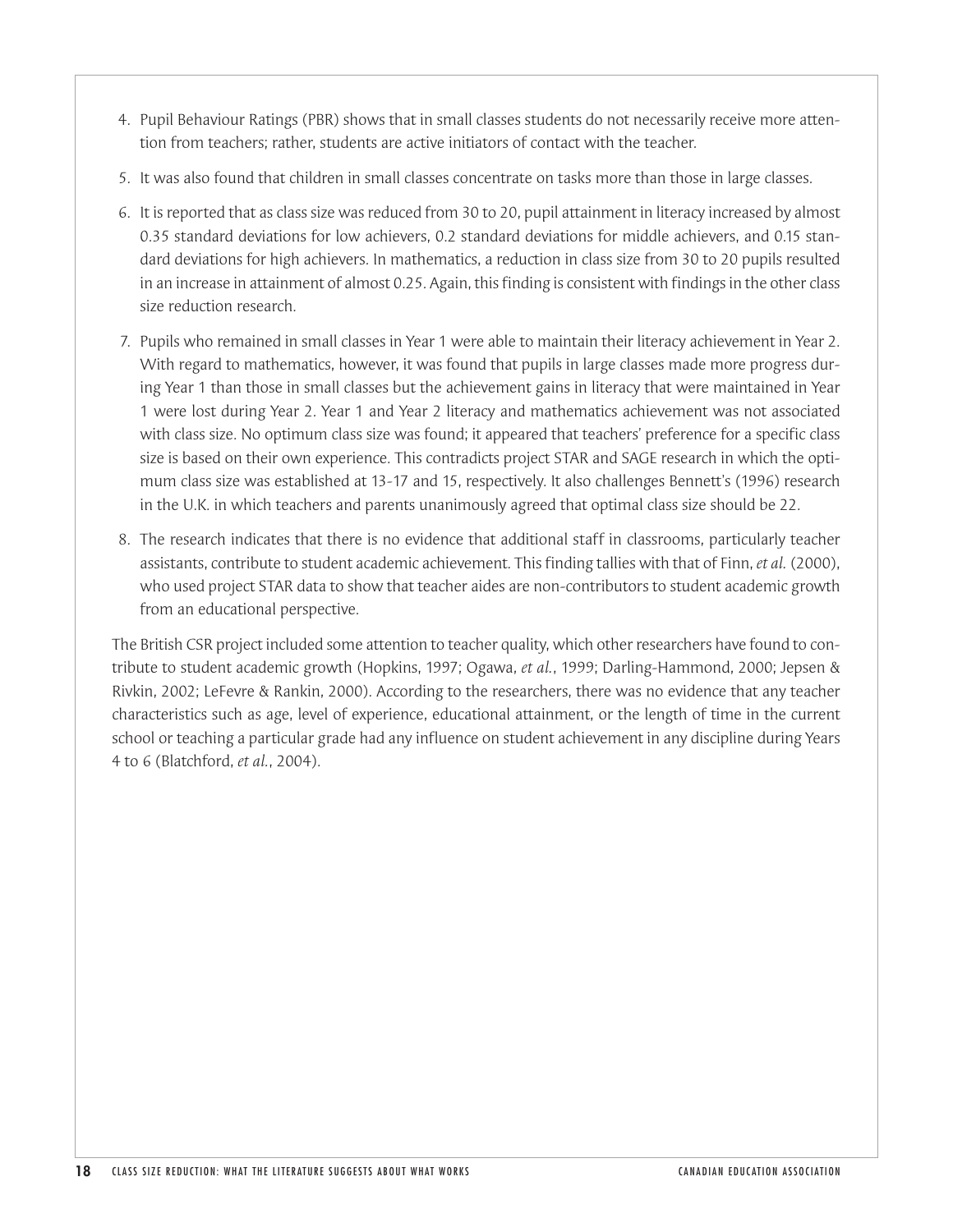# DISCUSSION 1: IMPLICATIONS FOR PRACTICE

As we have made clear, the literature on class size reduction is wide and encompasses a variety of issues. A framework or organizer is needed to understand the implications for effective class size reduction design and implementation guidelines embedded in the literature. This section reports on the recommendations of practitioners and policy analysts for designing and implementing class size reduction initiatives, derived from the class size reduction projects discussed in the previous section. These recommendations include defining policy goals clearly, targeting particular students, implementing sequentially but intensively, emphasizing teachers' work beyond formal teaching, supporting teachers' professional development, and ensuring sustainable funding and other additional resources.

#### PRECISE STATEMENT OF POLICY GOALS

Designing and implementing a class size reduction initiative requires a clear specification of the objectives to be achieved. It will help to determine the kinds of professional development and support needed by teachers and principals for effective implementation of class size reduction at the school level, and it will help any effort to evaluate the effectiveness of the policy. From the literature, class size reduction initiatives are used to achieve a variety of goals:

- improving student academic growth as measured by achievement test scores;
- improving teaching and learning conditions or processes in the classroom;
- improving student engagement in learning as evidenced by classroom behaviour, attitude, and effort;
- improving students' life chances over the long run as measured by pregnancy and recidivism rates, and inculcation of certain civic and democratic values;
- enhancing the academic preparedness and achievement profiles of marginalized groups such as immigrant children, racialized minorities, and those who are educationally disadvantaged.

Some of these goals are explicitly stated in the literature, while others are implicitly derived from class size initiatives. The first two goals dominate the literature. Much of the research on class size reduction has focused exclusively on academic achievement and neglected other desirable educational goals such as students' social and emotional development (Manitoba, 2001).

#### DESIGN ELEMENTS

Class size reduction can be conceptualized as both treatment and prevention. Graue, *et al.* (2005) suggest that timing, intensity, and duration underlie prevention and treatment. These elements can be used to guide the design and implementation process. In the case of timing of class size reduction, the question is: when does class size reduction have the most effect? Researchers agree that it is most effective at the primary grades (K-3). The STAR study reported that the maximum effects of class size reduction are in Kindergarten and Grade 1 (Folger, 1998). For intensity the question is: how small does a class have to be in order to optimize the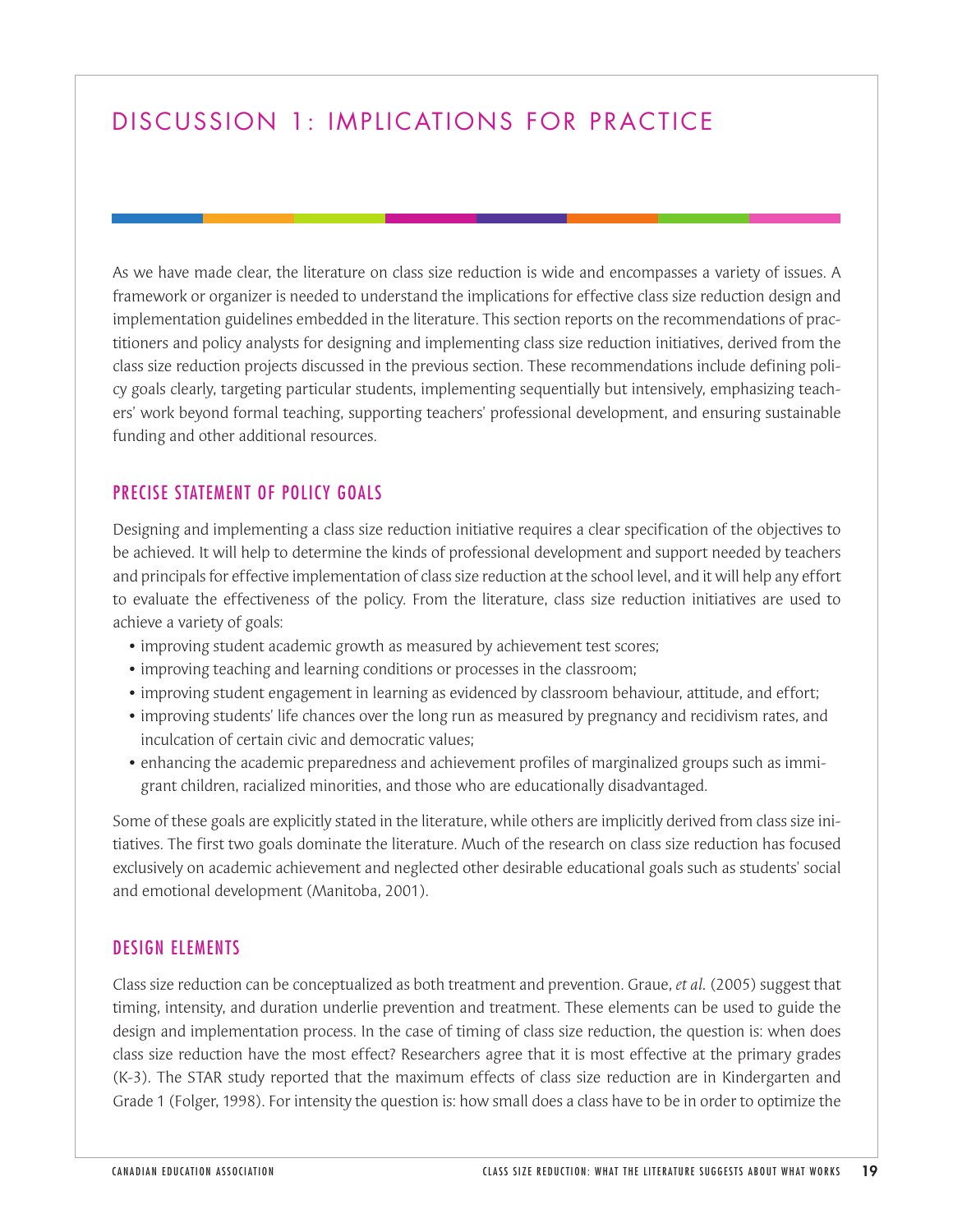advantage? It seems that advantages would be obtained when class size is reduced to at least 20 students (Manitoba Teachers' Society, n.d), but much larger gain is attainable when reduction is below 20 students (Addonizio & Phelps, 2000; Biddle & Berliner, 2002; Finn, 2002). Reductions to below 20 such as 13, 15, 16 or 17 bring teaching closer to one-on-one tutoring. Finally, researchers (i.e., Grissmer, 1999; Nye, *et al.*, 1999; Biddle & Berliner, 2002, Finn, 2002) agree that the length of the intervention is linked with sustainability of benefits. Nye, *et al.* (1999) find that the lasting benefits or effects of reduced class-size are dependent on how long students had been exposed to it. But the research suggests the degree of the reduction is dependent on the goal of the policy, student characteristics, and the availability of good teachers.

## TARGETING

Many (but not all) researchers and policymakers are concerned with the cost of class size reduction and argue that it should be administered judiciously, to those who need it the most. Researchers in the U.S. argue that class size reduction benefits at-risk students, minority students, students living in poverty, and students who are educationally disadvantaged the most (Finn, 2002). Krueger and Whitmore's (2002) analysis of STAR data concluded that class size reduction benefits African American students more than white students. They contend that the statistical effects of being in small classes in Grades K-3 was about 0.26 for African Americans and 0.13 for Whites; and that being assigned to small classes would result in a reduction of Black-White achievement test scores by as much as 38% in Grades K-3. The same conclusion was reached in relation to Wisconsin's SAGE program (Molnar, *et al.*, 1999). Maasoumi, *et al.* (2005) used a statistical model to arrive at the same conclusion that class size shrinkage benefits low performing students. Achilles (2000) concurs, adding that class size reduction has an equity dimension since those at risk of academic failure get more from small classes. Hanushek and Krueger (2000) - the most vociferous economists in the class size debate in the U.S. - agree that greater benefits might be available if class size reductions are targeted toward minority students and those who are educational underperformers. A targeted approach to class size reduction could take a variety of forms. Folger (1989) has suggested that targeted class size reduction may be implemented in core subjects such as math or language arts for early primary grades. Alternatively, they could be implemented specifically for low-achievers who need special assistance to improve their academic achievement. In Canada, however, targeting is not a straightforward matter. While the Manitoba Association of School Trustees (2001) and People for Education (2007) have argued against universal class size reduction, their point seems not so much that students who have not had many academic disadvantages do not deserve attention as it is that large-scale mandates reduce the flexibility of schools and school boards to manage resources effectively. A cultural reluctance to draw overt attention to distinctions among students and the belief that universal application of class size reduction is more politically acceptable may also be in play.

#### GRADUALISM AND INTENSITY

Achilles (2003) suggests that when class size is reduced at the Kindergarten or pre-Kindergarten level, a grade should be added every year through Grade 3. He adds that sufficient duration of class size – small class for at least three years or preferably four years – has more enduring effects. This was one of the problems that plagued the California CSR project. California rapidly implemented CSR in all schools at one time. Schools began class size reductions only a few months after the legislation was passed, and by the next year, almost all first grade and second grade classes in the state had been reduced to 20 students. By 1999-2000, almost all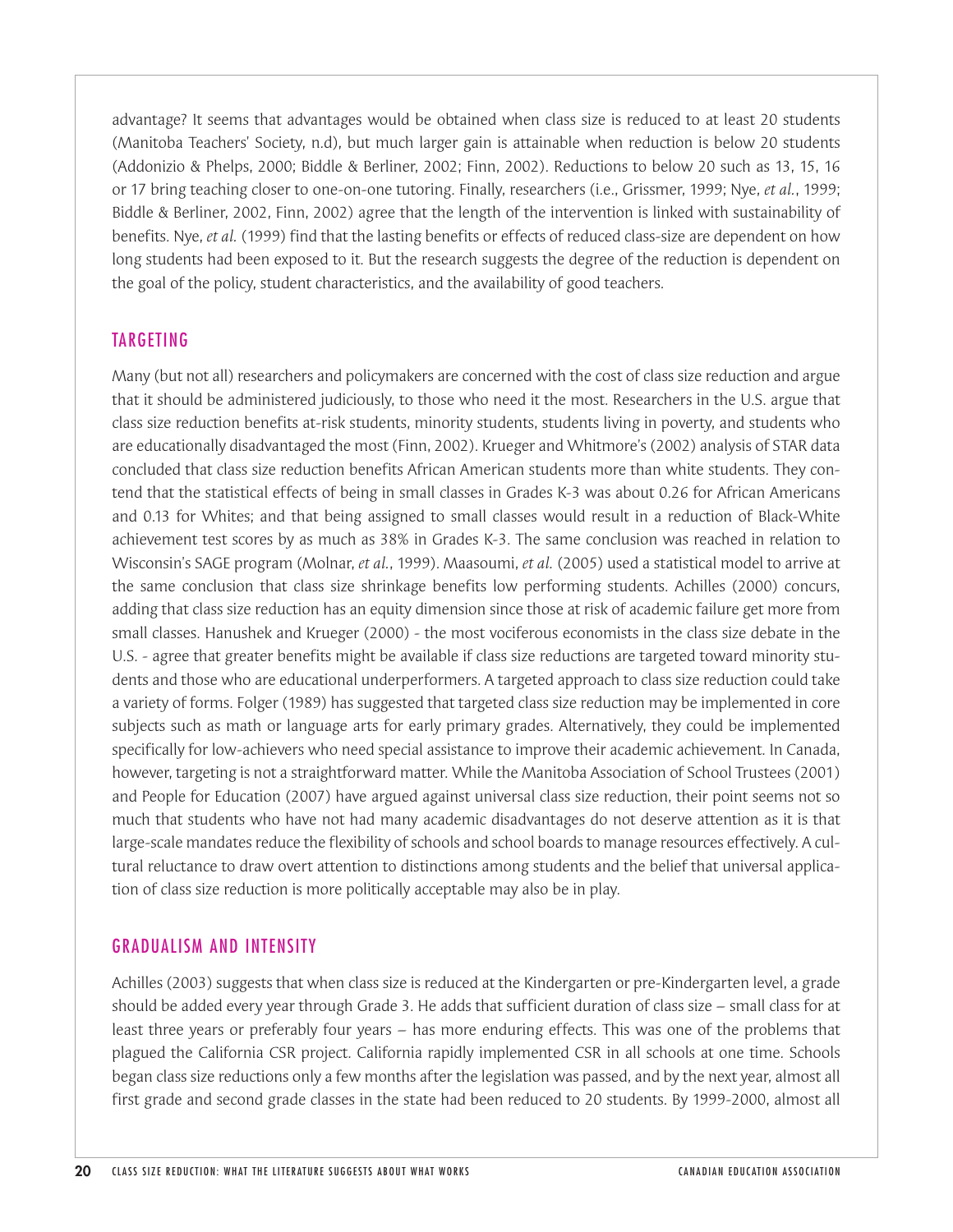K-3 classes had been reduced (Jepsen & Rivkin, 2002). Gradual implementation of class size reduction enables schools to manage implementation problems as they arise. When it starts at the Kindergarten level, schools have ample opportunity to evaluate and make adjustments before it is extended to Grade 1. Achilles (2003) also states that, for the purpose of intense treatment, students should spend all day every day in small classes and that pull-out programs should be avoided.

#### TEACHING STRATEGIES AND BEHAVIOUR

Class size does not influence student achievement directly: it is what teachers and students do in smaller classes that matters (Folger, 1989; Molnar, *et al.*, 1999; Zahorik, 1999; Graue, *et al.*, 2005). As Folger (1989) states, "the most important lesson may be that just changing class size without changing what is taught or how it is taught will probably have modest results, because the various factors all influence achievement." (p.126).

In Shapson, *et al.*'s (1980) study of different class sizes (16, 23, 30 and 37) in Toronto, teachers did not change their teaching strategies in small classes, did not individualize lessons or monitor student progress closely. In that study, students in small classes did not achieve better academic outcomes in language arts, social studies or science than their counterparts in large classes, except in the concept area of mathematics. According to Zahorik, *et al.* (2003), critics argue that class size reduction does not have any impact on student achievement because it does not bring about fundamentally corresponding changes in teaching.

Class size reduction is an opportunity for teachers to reorganize classroom processes to achieve specific goals. The literature on class size reduction does not offer specific teaching strategies appropriate for small sized classes, nor does it promote any teaching procedures for teaching specific subject or subject contents in reduced size classes (see McRobbie, *et al.*, 1998). On the contrary, the literature reports broad teaching strategies and teacher behaviours that have been observed or reported by teachers in small classes. One may say that these teaching strategies are not unique, but small size classes facilitate their effective practice that ultimately leads to greater student achievement.

Blatchford, *et al.* (2001) used both qualitative and quantitative research approaches to study the connection between class size and within class grouping. One of their findings was that class size affects the size and number of groups, student learning experiences and social relationships in the classroom, which in turn appear to affect student achievement. Another finding is that small groupings and group size facilitate frequent and closer student-to-student and teacher-to-student interactions. From their findings, the researchers argue that small sized classes offer the advantage of having a small number of groups and a group size which is most effective for instruction. They state that those conditions allow teachers to individualize instruction, engage in frequent assessment of student progress, and address individual learning problems. Burke's (1986) research on the relationship between instructional practices and small classes in metropolitan Melbourne, Australia, found that teachers' questioning behaviour was better in small classes than large classes, since the small number of students in the class allowed teachers to ask more probing questions and to provide more "wait time" for students to respond. Burke also reports that teachers in small classes assigned more homework to their students and had time to mark homework assignments and their progress. He reports that teachers of small classes spent little time on classroom management and spent more time on instruction and interaction with students. Small classes also allowed the teachers to group students for the purpose of individualization of instruction and interactions.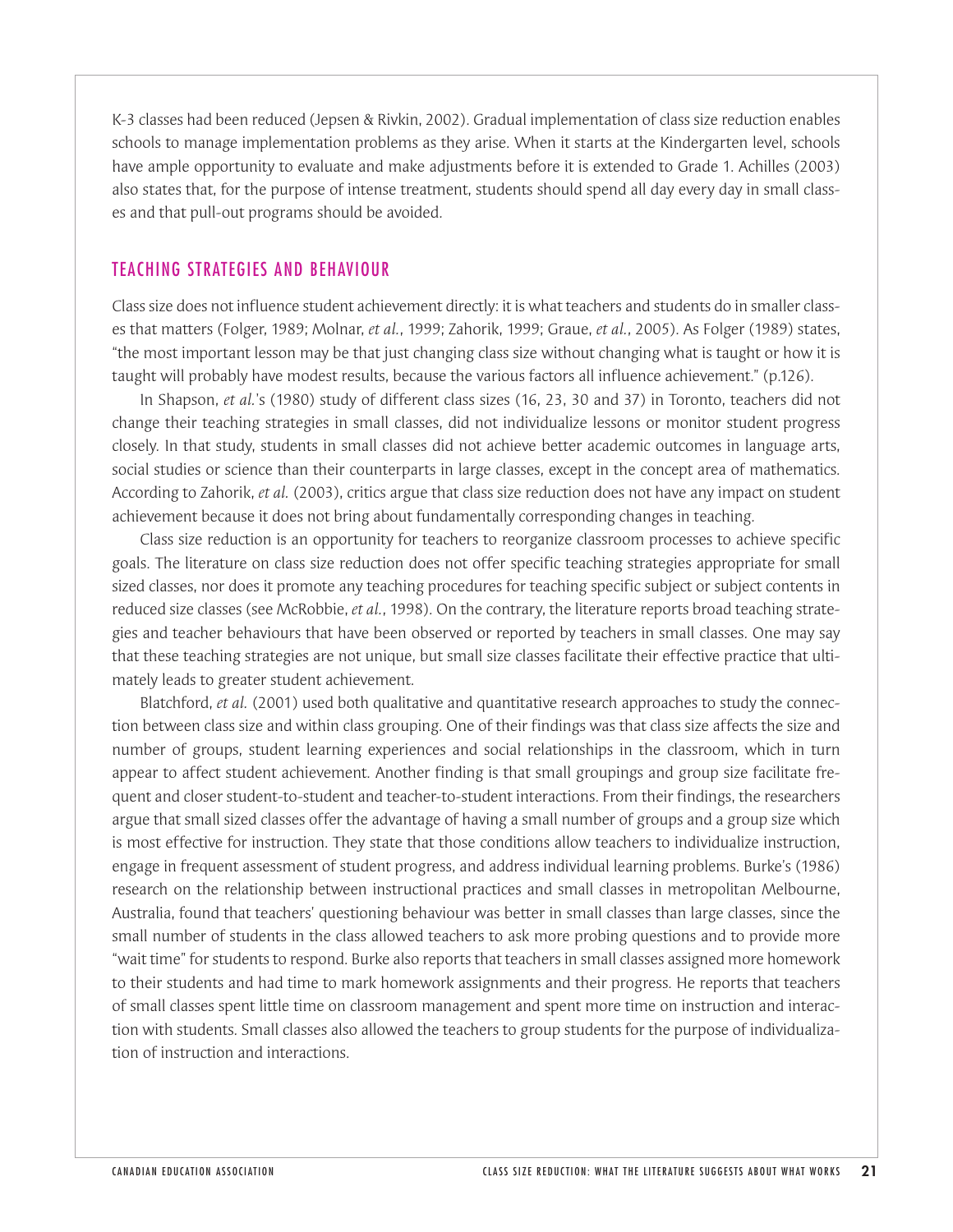Achilles (2003) has also suggested two other broad strategies for teaching in small classes. One has to do with developing a sense of community and close student-to-teacher relations. As Blatchford, *et al.* (2001) have stressed, close student-teacher relations allow teachers to identify students' learning needs and to develop appropriate plans for addressing them. Further, Zahorik, *et al.* (2003) found in the SAGE program that class size reduction enabled the teachers to develop greater knowledge of their students' interests, habits, perspectives, strengths, and other characteristics that are essential to instructional programming, instructional delivery modalities and assessment practices. They also found that there was increased individualization in smaller classes and that it allowed teachers to structure, manage, and pace instructional and learning activities to dovetail with individual learning needs and styles. Finally, they found that the teachers in smaller classes used a greater deal of hands-on activities. Teaching was not characterized so much by student-centered learning, but there was a marked use of math manipulatives, interest centres, cooperative groups, and project-type activities that would be more difficult to put in practice in large classes. According to the authors, the teachers were able to decide to use hands-on activities because of their confidence in their ability to control the flow of events and because the quantity of materials and resources required for such activities are fewer.

#### PROFESSIONAL DEVELOPMENT AND SUPPORT

As we have indicated, class size reduction should not be construed as a magic solution that can automatically and directly boost student academic performance, but rather as one ingredient for increasing student achievement. Professional development and support for teachers is needed for both new and veteran teachers to acquire the knowledge and skills needed for effective instruction in small classes. As Ehrenberg, *et al.* (2001) put it:

Overall, the weight of the evidence tilts strongly toward a conclusion that reducing class size, by itself, does not typically affect the instructional activities that occur in classrooms… The finding that teaching practices do not vary with class size is consistent with recent work on school restructuring. Observers report that teaching methods are highly resistant to changes in school structure. This does not mean teachers cannot change practice along with class size reductions, but it may take time, and may require opportunities for teachers to learn about other approaches to teaching (p. 18).

In the Edmonton project (2001), two kinds of professional development strategies were provided for teachers. In the other class size projects such as STAR and SAGE, minimal professional development was provided to the participating teachers. One of the shortcomings of the California CSR is that no professional development was provided to the teachers and the result was that most teachers did not know how to teach reduced size classes effectively (Stecher, *et al,*, 2001). Pannozzo and Finn (2001) suggest that both new and veteran teachers need professional development to help them take advantage of the opportunities class size reduction provides. They argue that while veteran teachers may have a lot of professional experience under their belts, they may profit from courses in the basic principles of individualized instruction, assessment of student progress and addressing individual student leaning problems with techniques not possible in a class of 30 students. Pannozzo and Finn (2001) also suggest that principals could provide leadership in the professional support of teachers, both new and old, by observing, evaluating and providing feedback to them so that they are viewed as partners in the classroom processes.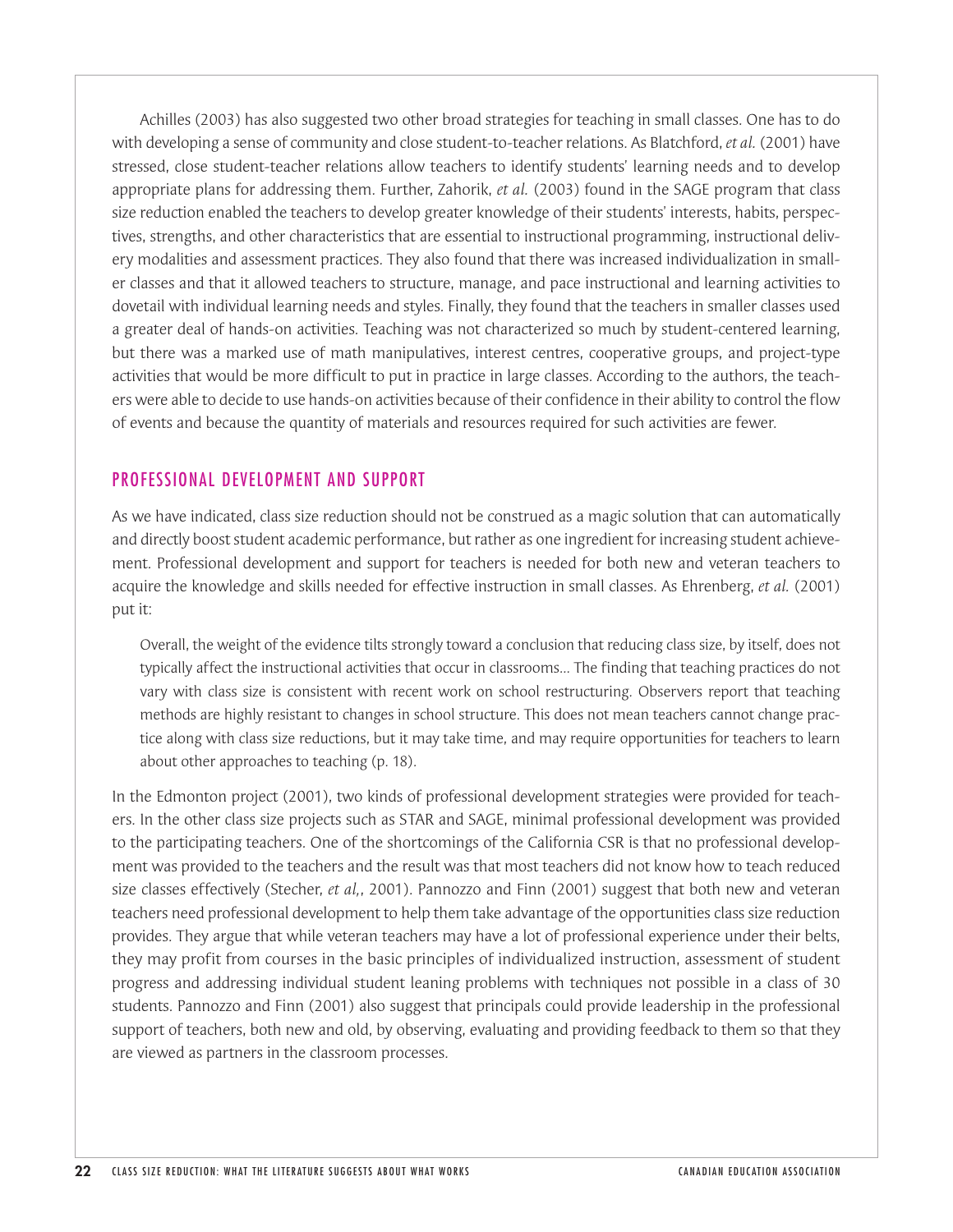#### SUSTAINABLE FUNDING

A common criticism of class size reduction is that it requires significant resources to hire additional teachers, build or rent new facilities, provide heat and electricity, and ensure adequate custodial and clerical services (McRobbie, *et al.*, 1998). In most cases of class size reduction, the state or province provides program funding; this may be supplemented by federal funding as it has been in the U.S. However, state or provincial funding may dry up as economic conditions change or as tax revenues decrease. For example, after a decade of implementing class size reduction in California, while only 9 out of the 800 school districts had elected to abandon the CSR program, budget constraints forced at least one school district to reduce the number of grades it could run at reduced size (Sack, 2005). A sustainable source of funding for class size reduction is very important for the success of the program.

The literature covers instances of school districts that have successfully implemented class size reduction without additional funding from the state or province. One case is Burke County, a poor rural district in North Carolina, which reduced class size to 17 students (Egelson & Harman, 2000). Financial flexibility allowed the district to reallocate its financial resources by using state dollars for full-time teacher assistants and state funds it received as a low-wealth county to fund regular teaching positions (McRobbie, *et al.*, 1998). This allowed it to fund its class size reduction program without any additional infusion of funds from either the state or federal government.

Odden and Archibald (2001) studied Kenosha Public School District in Wisconsin to find out how it was able to finance its class size reduction without additional funding from outside sources. Using its existing flexible financial arrangement, it financed its own class size reduction program from two major sources: it switched from half-day Kindergarten to full-day, thus allowing it to receive a per student expenditure of \$7,000, and it experienced an enormous growth in student enrolment, which also increased revenue. Because its marginal costs of class size reductions (i.e. hiring additional teachers and other operation costs) were lower than its marginal revenue, it was possible for Kenosha to sustain its class size reduction program.

Two creative scheduling strategies are discernible in the literature. One is parallel block scheduling, by which half of a class is taught subjects such as reading and math in small groups, while the other half attend specialty classes such as music, art, or computer lab. Another approach requires that all teachers in a school, including specialists, teach 15 students in core academic areas – reading, language arts, and math – for three hours. For the remaining hours, subjects are taught in regular class sizes of approximately 25 students while specialists provide services and consultation (McRobbie, *et al.*, 1998). Alternatively, small size classes could be offered for core subjects such as math, science, and language arts while other non-core subjects are taught in large classes (see Folger, 1989; Odden, 1990).

#### OTHER RESOURCES

Other resources are needed to implement class size reduction successfully. An adequate supply of good teachers is one of the critical resources needed for an effective class size reduction implementation. Merely reducing class size cannot compensate for poor teaching; this is why Hanushek (1999) has argued that the outcome of STAR class size reduction initiative depends significantly on the choice of teachers. Teacher quality or effectiveness, rather than class size, has been cited as the most critical factor in student achievement (Hopkins, 1998b; Ogawa, *et al.*, 1999; LeFevre & Rankin, 2000; Jepsen & Rivkin, 2002). A key question is: what criteria can best be used to determine good teachers? Proxies such as state or provincial certification, academic transcripts, participation in professional development courses, or graduate work in education are not sufficient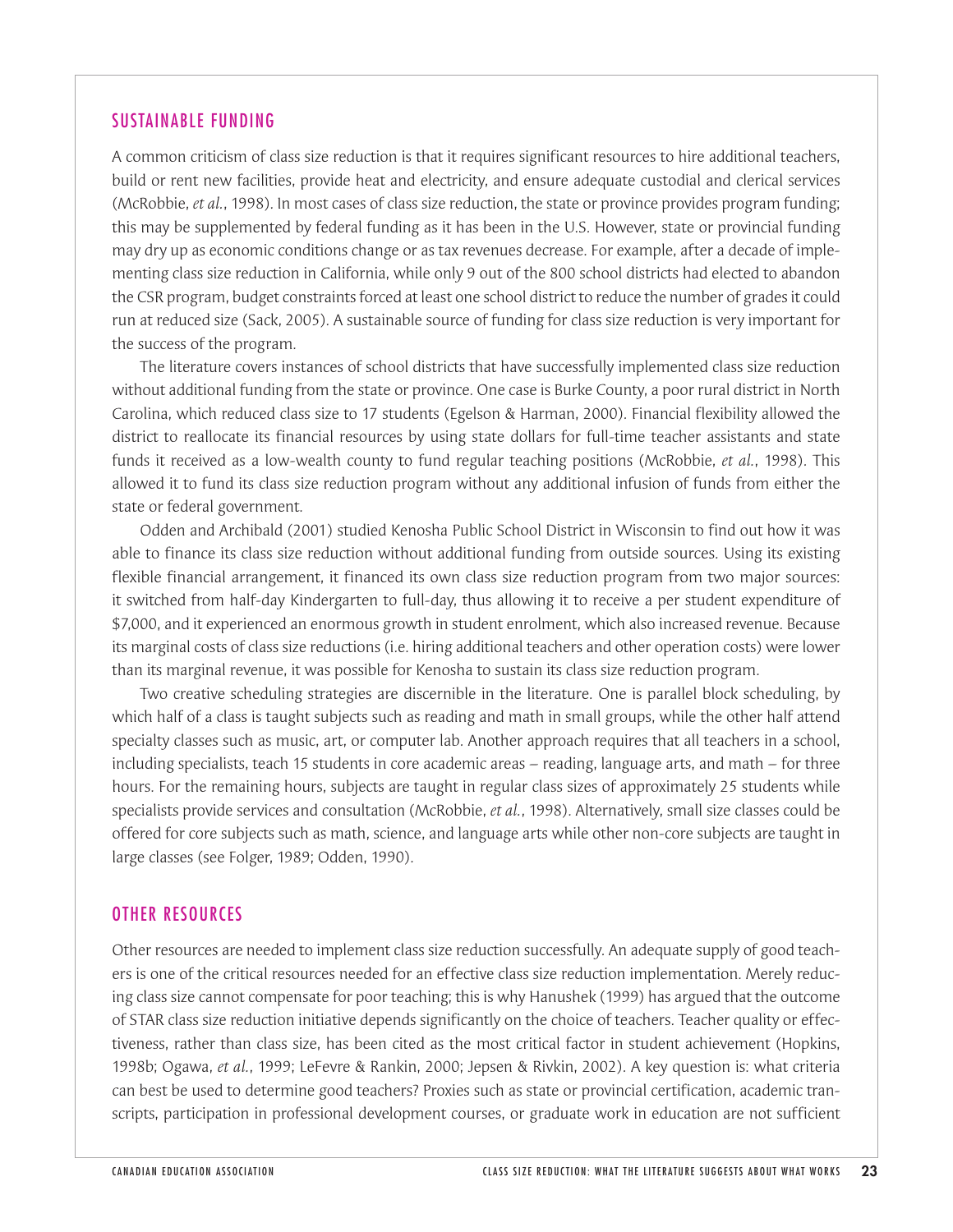indicators of good teachers. Stack (2005) reports that a lack of good teachers is one of the cardinal issues that continue to plague the California class size reduction initiative.

Sufficient classroom space, textbooks, and materials are needed for effective implementation of class size reduction projects. In the case of STAR, the participating schools had no problems finding classroom space to reduce class sizes (McRobbie, *et al.*, 1998). California, however, did not factor classroom space availability into its class size initiative, with the results that some schools were using inappropriate spaces such as libraries, gyms, and cafeterias for classes (Stecher, *et al.*, 2001). Teacher access to an adequate supply of resources is equally important for effective implementation of class size reduction. In project STAR, McRobbie, *et al.* (1998) report that both small and large classes had access to materials they needed, along with the services of specialists, such as school psychologists, librarian, special education and bilingual teachers.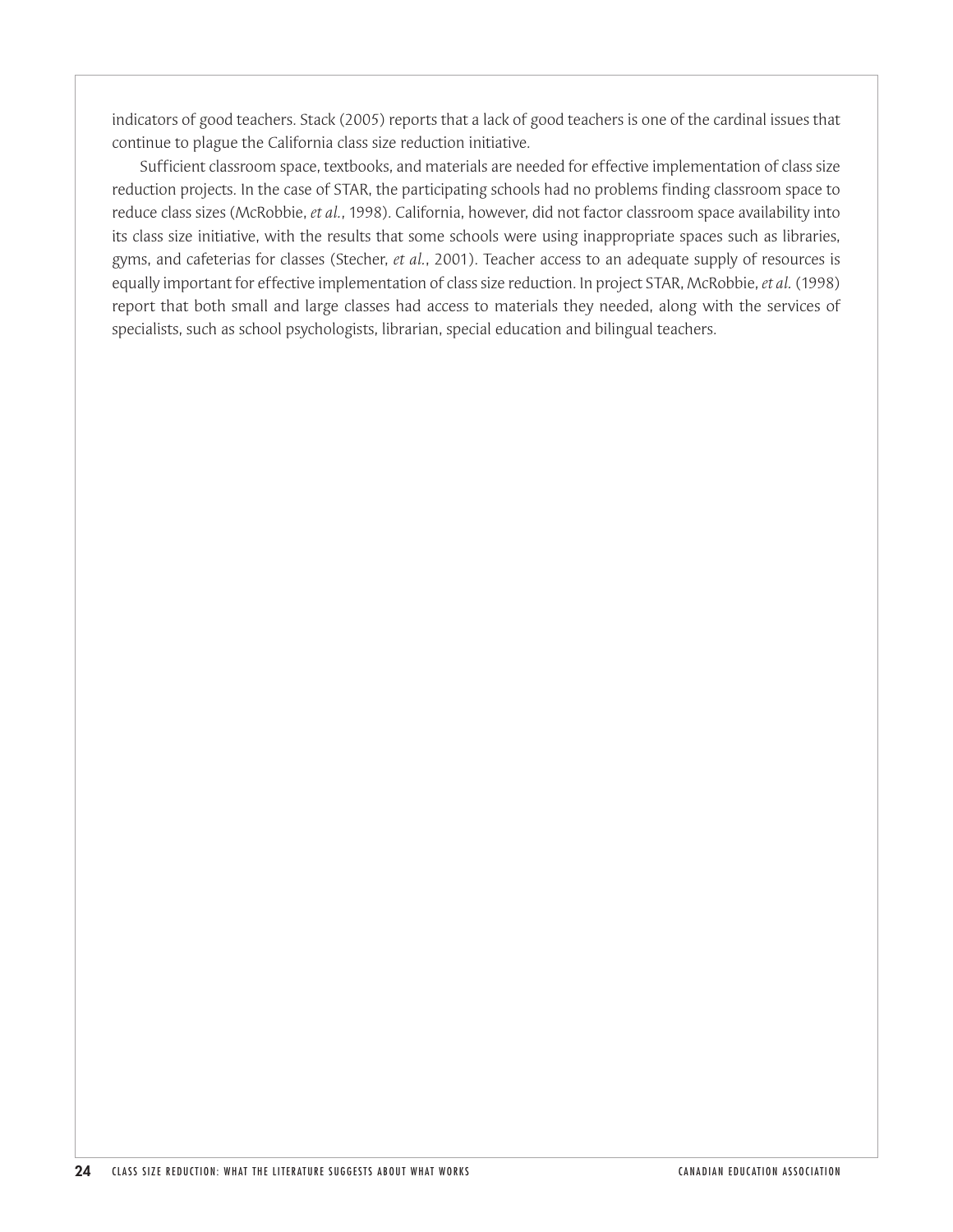## DISCUSSION 2: IMPLICATIONS FOR RESEARCH

Our own careful and comprehensive analysis of the literature made it possible to arrive at the above conclusions about the relative costs and benefits of class size reduction. While several thorough reviews exist, in the main, our reading seemed like the fable of the "blind men and the elephant," where each article or report we read revealed a partial and somewhat different portrait of the content and effects of class size reduction. While this is not an unusual state of affairs in educational research on any topic, we were taken aback at the extent of the gaps between studies and the lack of consistency of the terms and measures used across studies. As suggested earlier, in our review of the large class size reduction initiatives, we also discovered that a number of claims and conclusions made by the research were questionable because, within many individual studies, so much was left unexplained or unexamined to our or other researchers' satisfaction. In this section, we first summarize some of the shortcomings of the research to date and then identify the implications for policy research more generally.

Fundamental to these problems, as we understand them, is that class size reduction is very often a kind of policy by remote control, with decision makers at a significant distance from actual classrooms and schools attempting to coordinate resources and activities in a uniform way. In their attempt to respond to what they perceive as decision makers' concerns, many policy analysts end up wielding blunt research instruments that, while they may provide simple answers, are not often able to articulate the complex realities of implementation across a wide range of different settings.

Policy researchers recognize that the influence of research on policy making is uneven because the policy making process is influenced by so many political and logistical factors, and because research is viewed more as justification for the decisions that policy makers wish to make rather than helping decision makers make wise decisions (Johnson, 1999; Louis, 2005; Weiss, 1982; Werner, 1991). Another part of the problem, as we see it, especially after analyzing the literature on class size reduction, is that the quality of research within and across studies itself may contribute to decision makers' inattention to educational policy research in other ways, and to its utility for those interested in improving educational practice. In this section, we review what we see as some important shortcomings in how the research on class size reduction has been conducted and that inhibit the development of credible and useful recommendations for improving educational practice.

Our major concerns are these: many of the studies of class size reduction we reviewed suffer from a lack of specificity that makes it difficult to evaluate the reliability of the claims made, especially with respect to minimal attention to student characteristics, teacher characteristics and actions, school capacity issues and policy contexts which are factors that have been identified as critical to educational improvement in other bodies of educational research. In some cases, a reliance on available data that was originally collected for other purposes (such as achievement test scores, annual class counts, teachers' educational credentials, etc.) results in only a partial picture of means and ends. As a body of research, the studies are inconsistent in their use of terms and in their acknowledgment of other research that has been done, leaving it up to the skill of readers to discern the relative value of the studies and what they mean in the aggregate.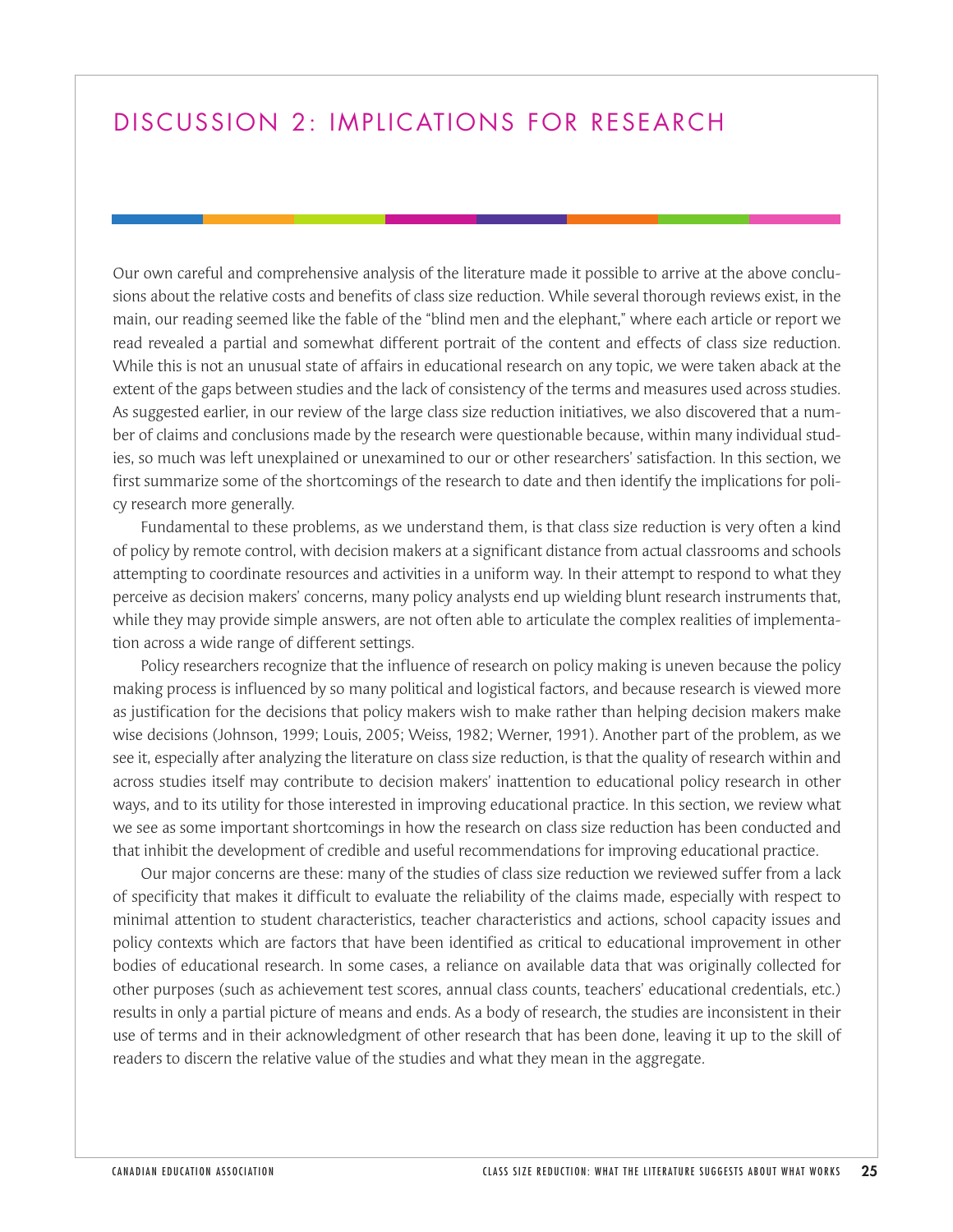#### NECESSARY INFORMATION

Often the research on class size reduction has been conducted at such a distance from the action that we could not tell what was actually going on in practice. Most of the research we read seemed to pay little attention to factors we knew make huge differences: other factors occurring simultaneously with class size reduction that might have supported or impeded its positive effects, the characteristics of involved teachers and the actual teaching strategies they used, how advantaged or disadvantaged involved students were, and so on.

Many studies we read ignored the effects that student characteristics might have on the apparent effects of class size reductions. There is a wealth of educational research outside of the bounds of the class size reduction topic that documents the ways that large-scale policies, school-level programs and teaching strategies systematically result in fundamentally different learning environments for different kinds of students. Some of the research identifies practices that might challenge this status quo. In light of this body of research and the importance placed on equity as an educational goal in recent years, these omissions are troubling and raise a number of specific questions. For example, what effects might the tendency to treat students differently have on students' opportunities to learn in a smaller-sized class, and how would we know? In the study of any instance of class size reduction, were students chosen to be placed in smaller classes typical of the general school population or did they reflect unusual skills or difficulties? What kind of difference might English language ability, developmental issues, gender, race or culture have on students' relative ability to not only make use of, but be well served in, smaller-sized classes? Were the systematic differences in students' opportunities to learn noted in the literature present in these schools, or were these school environments where efforts had already been made to provide more equitable learning opportunities for all children? In recent years, studies have begun showing greater sensitivity to such issues, focusing on the differential effects of class size reduction between students at different grade levels (Finn, *et al.*, 2001; Gilstrap, 2002; Guiliemette, 2005) and between students in traditionally high achieving and underachieving groups (Blatchford, *et al.*, 2002; Egelson & Harmon, 2000; Hall & Nuttall, 1999; Krueger & Whitman, 2002; Molnar & Zahorian, 1999; Reichardt, 2001) but many studies have ignored student issues, as if students (and the ways they are treated in schools) are pretty much all the same. Even in the studies where learning outcomes were compared between groups of students, there was no information on the reciprocal influences of student diversity and learning opportunities in small classes.

Most studies we read similarly ignored how "who teachers are" and what they do might influence the effects of class size reduction. The all-too-vivid illustration of the difference made by teachers' skill and comfort level when California reduced primary class size is a reminder that when school districts scramble to find sufficient numbers of teachers and end up resorting to non-certified teachers, teachers are not all the same; a teacher who does not know what to do in a smaller class provides no better, and often a worse, teaching environment for children. Some research simply comments that "teacher quality matters," without identifying how teaching quality can be achieved, implying that it is dependent on how well they are trained before they reach the school (LeFeve & Rankin, 2000). Teachers who teach a small class the same way they teach a larger class are not necessarily providing a better learning environment and only a handful of the studies we read reported that teachers had opportunities to learn new teaching strategies through targeted professional development with only a handful of studies reported on what it was teachers were actually doing in class (see Burke, 1986; Finn, 2002; Korostoff, 1998; Shapson, *et al.*, 1980; Steeher, *et al.*, 1002; Stearik, 1999). Only a handful of studies noted that it takes time for teachers to develop observably different pedagogical strategies and must be observed over a longer rather than a shorter time period (Edmonton/University of Alberta, 2001; Egelson & Harmon, 2000; Korotsoff, 1998; Kreuger & Whitman, 2002). Studies that take place very soon after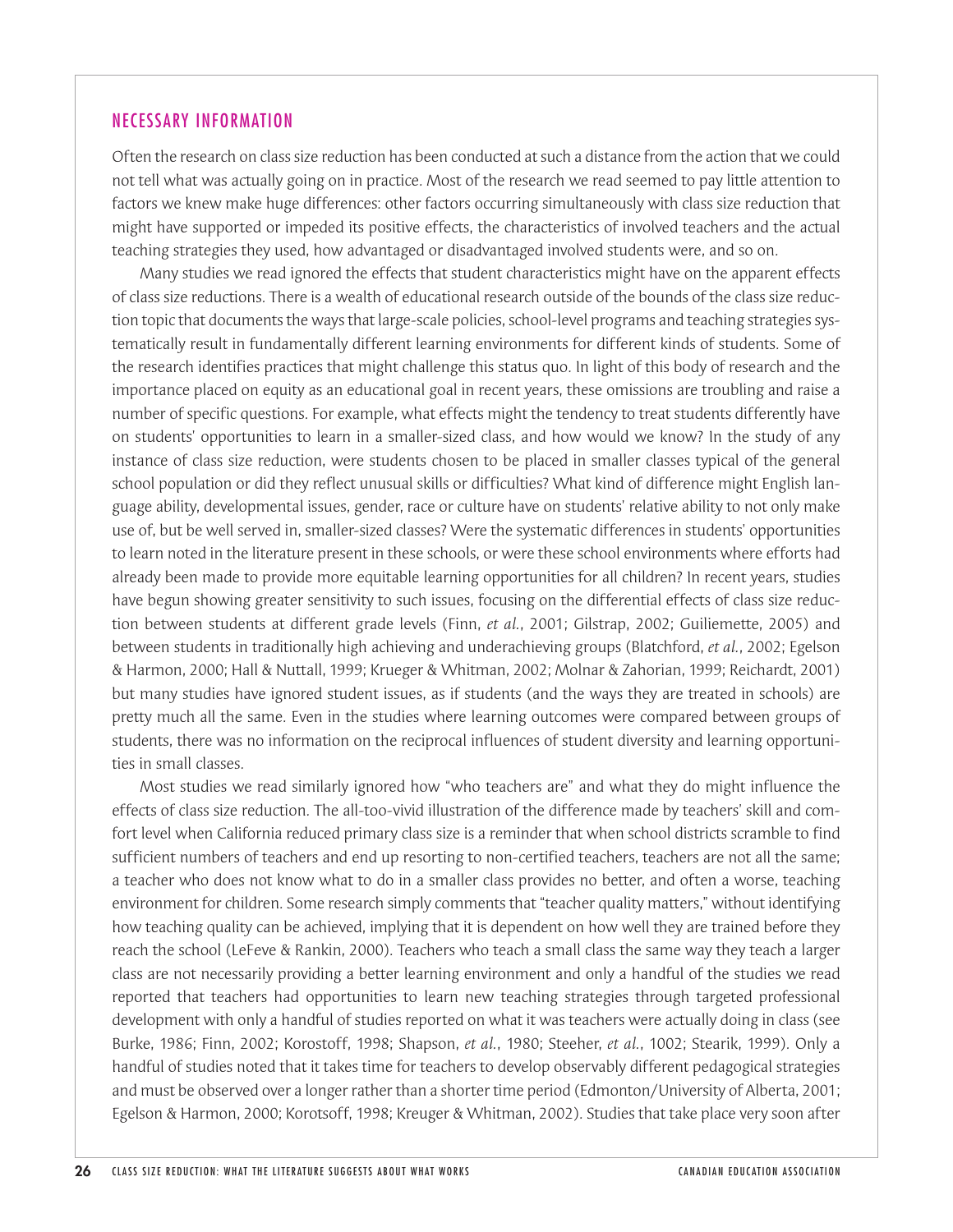implementation of class size reductions will not necessarily capture any potential differences in what teachers do and how students benefit.

There was no information in any of the studies we reviewed about characteristics of schools in which class size reductions took place. The adequacy of classroom space, teaching resources, program coherence, leadership practices, curriculum priorities, parental involvement, and teachers' ability and willingness to work on improving their teaching are some of the major factors that school improvement research has indicated are significant in promoting or impeding the quality of teaching and learning, yet no study of class size reduction either reported deliberately selecting schools that varied in terms of these factors or paid attention to their presence, absence or effects. For example, Imazeki (n.d) argues that in the California CSR schools serving students living in poverty received less CSR revenue under the financing scheme, because they started out with larger class sizes and must as a result pay slightly higher salaries. That is, schools were given a uniform per-student grant regardless of their characteristics or location. As Imazeki (n.d) notes "a policy that gives a per-pupil grant for each student in a small class without accounting for salary levels or starting class sizes, may buy more for some districts than others" (p.23). In addition, there was little mention even about the model of class size reduction being used and whether it varied or was consistent across schools, how it interacted with any other programming issues and what, if any, consequences it might have for other programs such as special education (see Milesi & Gamoran, 2006; Wiley, *et al.*, 2001).

There was little attention paid to the policy context in which class size reduction was implemented and how that might vary in important ways across districts, states or provinces or national jurisdictions. No educational initiative operates in a vacuum; other governmental priorities, funding adequacy, and different cultural expectations for what teachers should be expected to do, just to name a few obvious examples, all influence how an initiative such as class size reduction unfolds.

#### ADEQUACY OF INFORMATION

Large scale research is costly, and as a result large scale studies have tended to work when possible with existing data sets – data whose original purpose may have been somewhat different than the uses to which researchers now wish to put it. One example of how this occurs in the class size reduction literature is a reliance on information on average class sizes across a school or even school district rather than actual class sizes (but see Guiliemette, 2005). Looking at averages, unfortunately, tells us little about the possible real differences across classes (two schools, for example, could have the same average class size but one could have much more constant numbers across classes than the other). Knowing averages tells us little about the actual consequences for learning opportunities across classes. Reports of average class size are not adequate to present an accurate portrait of what the phenomenon actually looks like on the ground in school districts, schools and classrooms (see OECTA, 1999).

Another example of imperfect fit in the literature is a confusion between class size (the number of students in a class), pupil-teacher ratios (the number of students for whom a teacher is regularly responsible, calculated as the number of students divided by the number of educators in a school district), and pupil-adult ratios (which could include all adults in a school, including resource specialists, administrators, parent volunteers, teaching assistants, librarians, janitors, and so on). However important these other adult roles are in supporting student learning, these are not measures of the same phenomenon. When these terms are used as if they are relatively interchangeable, it is less clear what is being measured, and it becomes understandable why different results are reported across different studies of class size reduction. Furthermore, if researchers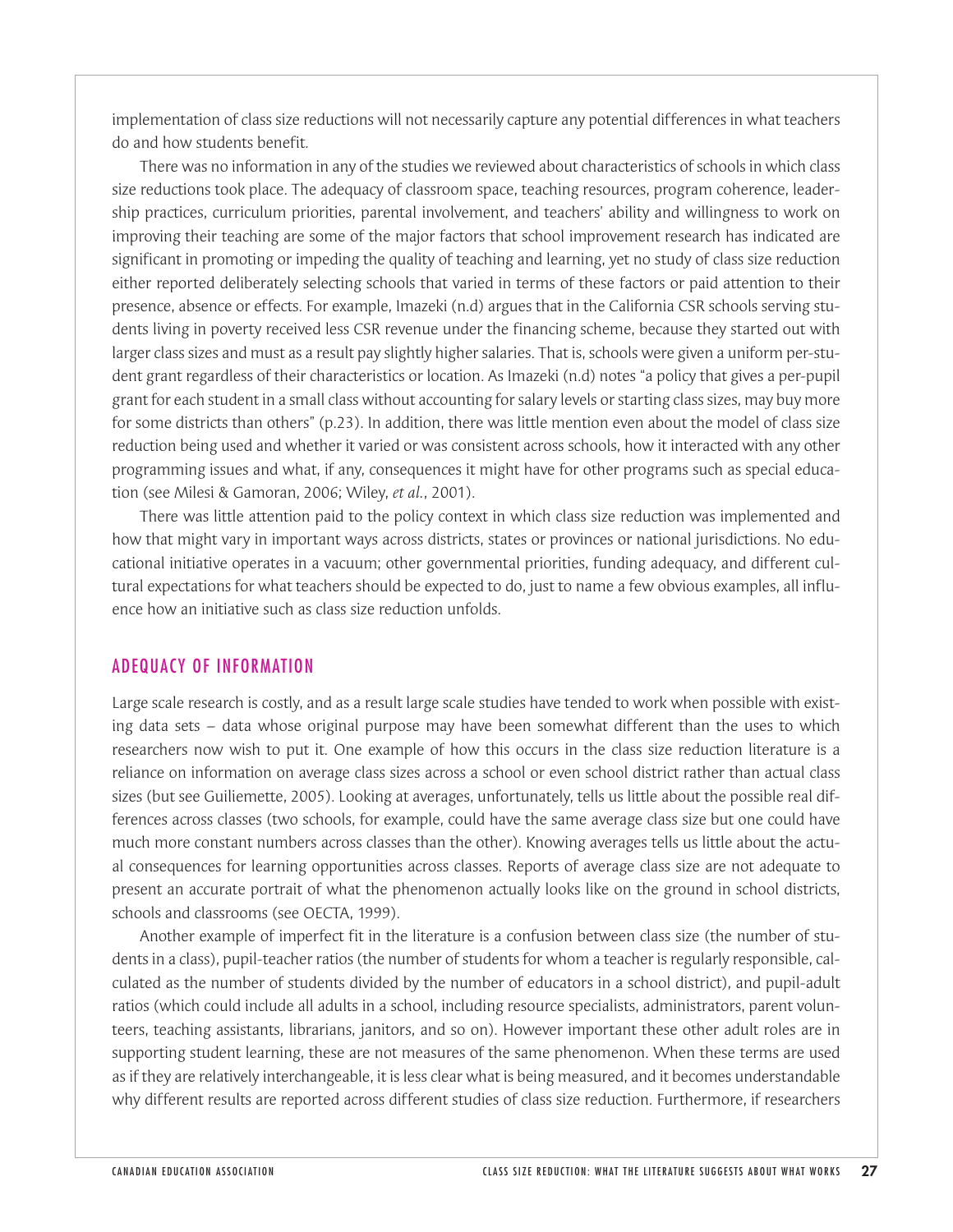have not paid attention to what actual roles classroom aides play and how actively they contribute to student learning, it is hard to interpret findings that aides have "no positive impact" on student learning.

Working with data that has been collected for other purposes and working on a large scale have the unfortunate tendency to leave lots to the imagination. If we know a class size is x and student achievement scores on average are y, it is easy to fall into the trap of assuming a causal relationship between the two for which there is little empirical evidence.

#### MAKING LINKS

As earlier sections of this report suggest, the field of research on class size reduction is contentious, with a number of ongoing debates and a range of research strategies. Some of the difficulties we encountered in making sense of the aggregate were compounded by many researchers' apparent disregard for research that had been done before. That is, many articles and reports did little to articulate a sound knowledge of the research base and identify the relationship between the study at hand and other studies. Did the new study extend what had gone before, or challenge it, or take existing ideas and apply them to new instances of practice? When research outcomes contradicted those of other studies, how might the differences be explained? Were researchers across studies using the same terms in the same ways? Were studies that compared instances of class size reduction across jurisdictions really comparing similar activities? What might readers interested in implementing class size reduction in another jurisdiction need to consider about the particular features of any case described in a study?

When researchers are careful to make these connections, it is easier to develop a coherent set of understandings about the phenomenon in question. When this does not occur, it is much more difficult to develop knowledge as a field. Class size reduction is an example of a field that has not paid much attention to these factors, and it is perhaps no surprise that the evidence is so little known.

## RECOMMENDATIONS FOR POLICY RESEARCH

To the extent that policy research is really intended to contribute to solving problems over more than the short term, it behooves researchers to take some care in how research is conducted and communicated. Our literature review has resulted in our understanding of the usefulness of several broad strategies. We would therefore recommend that:

- 1. Research syntheses like this one that are exhaustive and critically examine the value of the evidence be a more common production of research effort.
- 2. Researchers more frequently read beyond the boundaries of the topic at hand to understand how various dynamics might play out in complex institutional undertakings such as schools and school systems.
- 3. Researchers take care when comparing policy outcomes across jurisdictions in order to understand the common and unusual factors that may be in play.
- 4. Researchers take some care in how they make use of any empirical evidence, identifying its limitations and strengths in supporting any claims.
- 5. Researchers take the trouble to situate their work in relation to work being done or having been done by other researchers, in order to build more robust understandings of the phenomena being studied.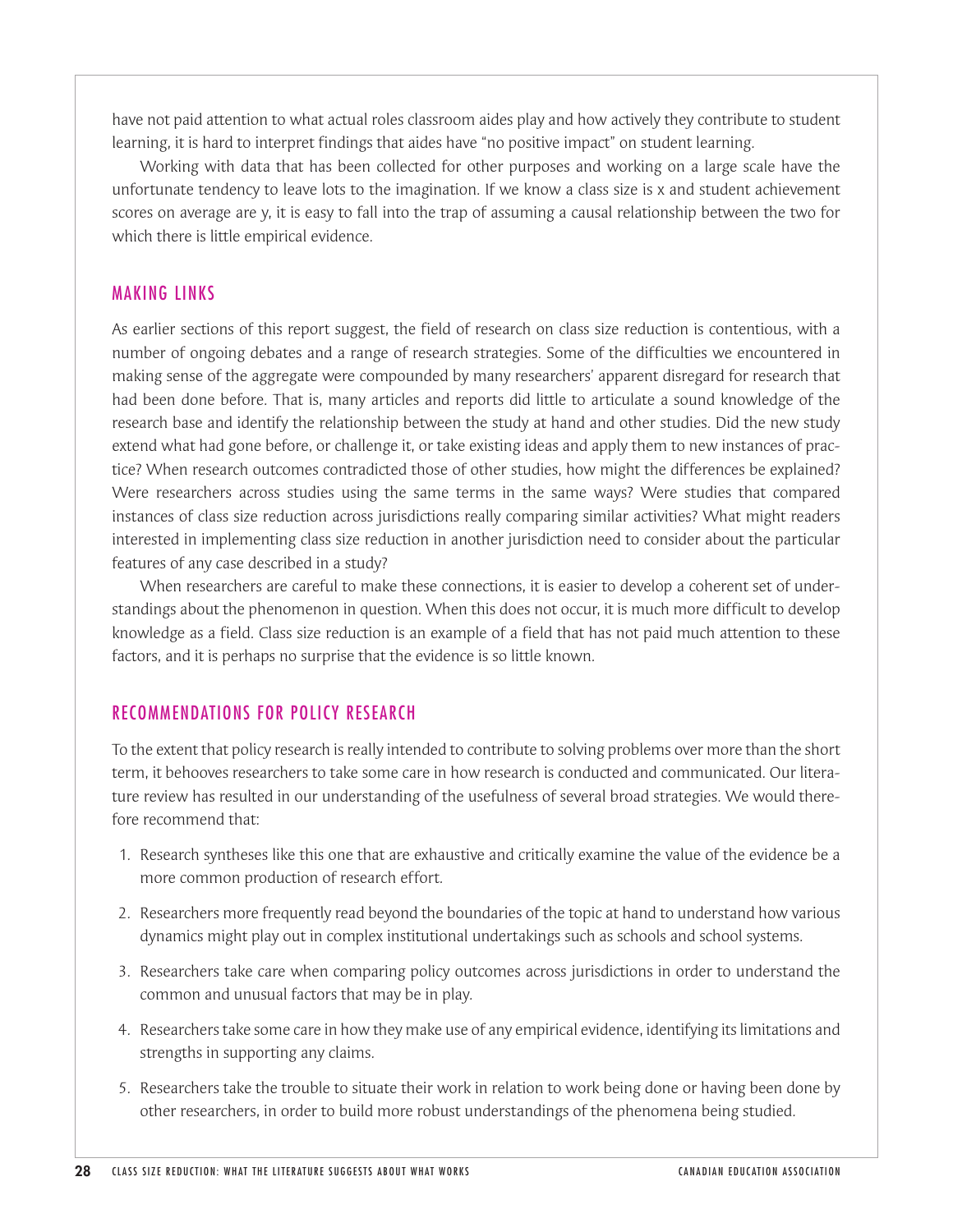## REFERENCES

Achilles, C.M. (1996). Students achieve more in smaller classes. *Educational Leadership*, 53(5), 76-77.

Achilles, C. M. (2000). Should class size be a cornerstone for educational policy? *The CEIC Review*, 9(2), 15-23.

Achilles, C.M (2003). How class size makes a difference: What the research says about the impact of size reduction. *ERIC Document Reproduction Service # ED475012*.

Addonizio, M.F., & Phelps, J.L. (2001). Class size and student performance: A framework for policy analysis. *Journal of Educational Finance*, 26(2), 135-156.

Allen, J. & Lynd, C. (2000). *Debunking the class size myth: How to really improve teacher effectiveness.* Center for Education Reform, Washington, DC.

Annevelink, E. (2004) *Additional staffing, classroom processes, and achievement.* Paper presented at Education Research Conference, Utrecht University, the Netherlands, June 9-11.

Bascia, N. & N. Jacka (2001). Falling in and filling in: ESL teaching careers in changing times. *International Journal of Educational Change*, 2(3).

Basham, P. & Hepburn, C. (1999) A lesson in education reform: Don't cut class size. *Fraser Forum*, 27-28.

Bennett, N. (1996). Class size in primary schools: Perceptions of head teachers, chair of governors, teachers, and parents. *British Educational Research Journal*, 22(1), 33-55.

Biddle, B.J. & Berliner, D. C. (2002). What research says about small classes and their effects. Education Policy Reports Projects (EPRP), Education Policy Laboratory, College of Education, Arizona State University. Available at: http://epsl.asu.edu/eprp/Reports/EPRP-0202-101/EPRP-0202-101.htm

Biddle, B.J. & Berliner, D.C. (2002). Small class size and its effects. *Educational Leadership*, 59(5), 12-23.

Blatchford, P. & Mortimore, P. (1994). The issue of class size for young children in schools: What can we learn from research? *Oxford Review of Education*, 20 (4), 411-428.

Blatchford, P. & Martin, C. (1998). The effects of class size on classroom processes: It's a bit like a treadmill- working hard and getting nowhere fast. *British Journal of Educational Studies*, 46(2), 118-137.

Blatchford, P; Baines, E., Kutnick, P. & Martin, C. (2001). Classroom contexts: Connections between class size and within class grouping. *British Journal of Educational Psychology*, 71, 283-302.

Blatchford, P., Goldstein, H., Martin, C., & Browne, W. (2002). A study of class size effects in English school reception year classes. *British Educational Research Journal*, 28(2), 167-185.

Blatchford, P., Bassett., P., Brown, P., Martin, C., & Russell, A. (2004). The effects of class size on attainment and classroom processes in English primary schools (years 4-6) 2000-2003. Institute of Education, University of London. Available at: http://www.dfes.gov.uk/rsgatewau/DB/RRP/u014470/index .shtml

Bohrnstedt, G. W & Stecher, B. M (2002) What we have learned about class size reduction in California. *CSR Research Consortium Capstone Report*. California: California Dept of Education.

Bracey, G. W. (1995). Debunking the myths about money for schools. *Educational Leadership*, 53 (3), 65-69.

Burch, P, & Theoharis, G. (2005, April). Class size reduction in practice: Investigating the influence of the elementary school principal. Paper presented at the annual meeting of the American Educational Research Association: Montreal, Quebec

Burke, S. (1986). How smaller is better: Some relationships between class size, teaching practices and student achievement. *American Educational Research Journal*, 23(4), 558-571.

Darling-Hammond, L. (2000). Teacher quality and student achievement: A review of state policy evidence. *Education Policy Analysis Archives*, 8 (1). Available at: http://epaa.asu.edu /epaa/v8n1/

Davies, P. (2000). The relevance of systematic reviews to educational policy and practice. *Oxford Review of Education*, 26(3 & 4), 365-378.

Edmonton Public School/University of Alberta Faculty of Education (2001). Small class size project. Available at: http://www.education.gov.ab.ca/classize/classize.pdf

Ehrenberg, R. G.., Brewer, D. J., Gamoran, A., & Willms, J.D. (2001). Class size and student achievement. *Psychological Science and the Public Interest*, 2(1), 1-30.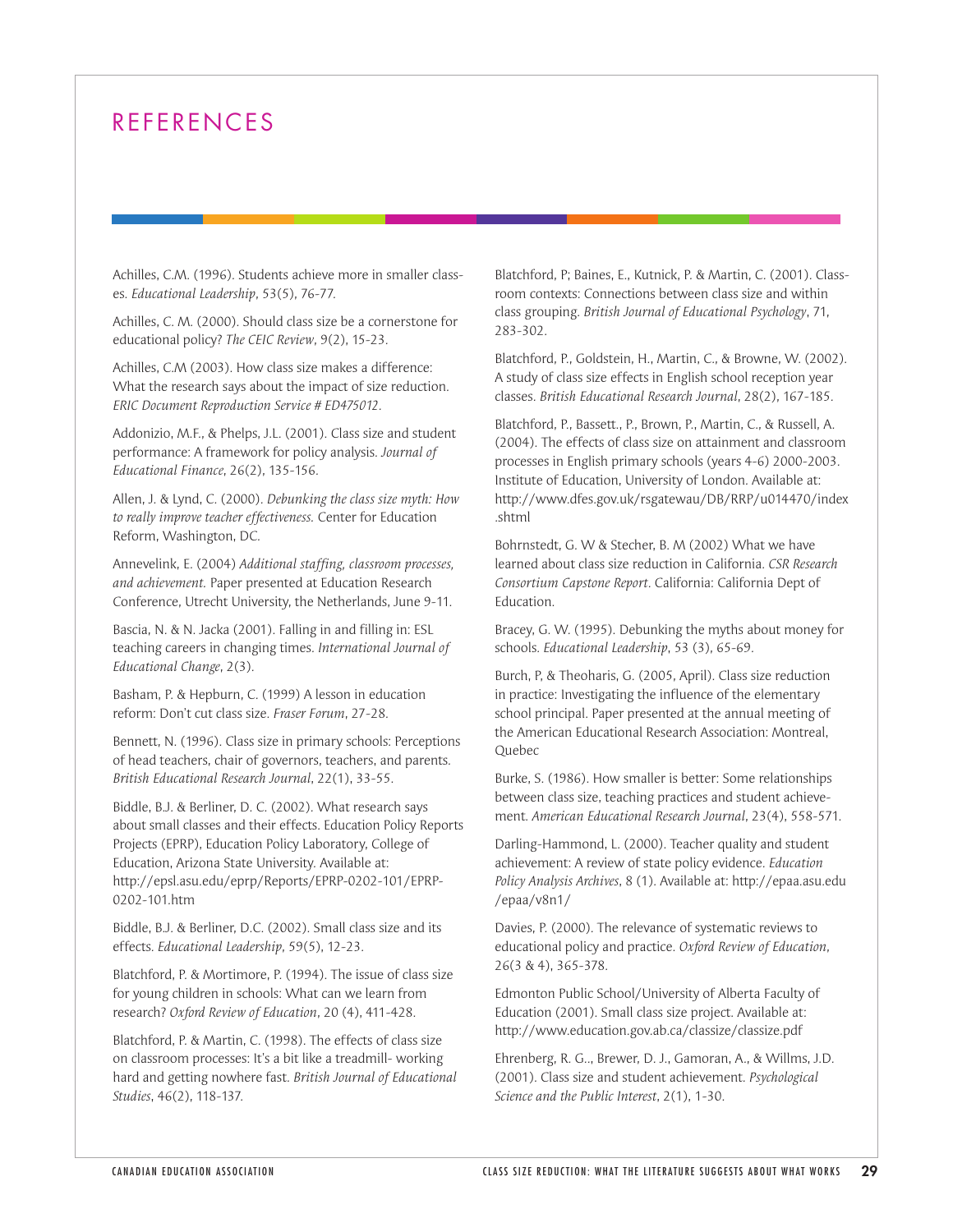Englehart, J.M. (2007). Discourse in a small class: The 'diverge-converge pattern' and 'relaxed freedom'. *Education 3-13*, 35(1), 83-97.

Evertson, C. M. & Randoph, C. H. (1989). Teaching practices and class size: A new look at an old issue. *Peabody Journal of Education*, 67(1), 85-105.

Finn, J. D., Gerber, S.B., Farber, S., & Achilles, C. M. (2000). Teacher aides: An alternative to small classes? *The CEIC Review*, 9(2), 5-9

Finn, J.D., Gerber, S.B., Achilles, C.M. & Boyd-Zaharias, J. (2001). The enduring effects of small classes. *Teachers College Record*, 103(2), 145-183.

Finn, J.D. (2002). Small classes in American schools: Research, practice and politics. *Phi Delta Kappan*, 83(7), 551-560.

Firestone, W. A. (1993). Alternative arguments for generalizing from data as applied to qualitative research. *Educational Researcher*, 22(4), 16-23.

Folger, J. (1989). Lessons for class size policy and research. *Peabody Journal of Education*, 67(1), 123-132.

Folger, J. & Breda, C. (1989). Evidence from project STAR about class size and student achievement. *Peabody Journal of Education*, 67(1), 17-33.

Gidney, R. (1999). The "common sense" revolution, 1995- 1998. *From Hope to Harris: The reshaping of Ontario's schools*. Toronto: University of Toronto Press, 234-253.

Gilman, D.A. & Kiger, S. (2003). Should we try to keep class sizes small? *Educational Leadership*, 60(7), 80-85.

Gilstrap, S.G. (2002). Evaluation of implementation of Federal class size reduction in Los Angeles Unified School District. *ERIC Document Reproduction No. ED472493*.

Government of Manitoba (2001) Commission on class size and composition: A public discussion paper. Winnipeg, Manitoba. Available at: http://www.eric.ed.gov/ERICWeb Portal/contentdelivery/servlet/ERICServlet?accno=ED472493

Goldenberg, C. (2000). The voices of researchers: conflict and consensus in reading research and policy. *The Reading Teacher* 53(8), 640-641.

Graue, E., Oen, D., Hatch, K. Rao, K., & Fadali, E. (2005). *Perspectives on class size reduction*. A paper presented at the symposium Early Childhood Policy in Practice: The case of class size reduction at the annual meeting of the American Educational Research Association, April 12, Montreal, Canada.

Greene, J.P & Forster, G. (2003, Oct. 2). Smaller classes. *National Post*.

Guillemette, Y. (2005). *School class size: Smaller isn't better*. Toronto: C.D. Howe Institute.

Hall, K. & Nuttall, W. (1999). The relative importance of class size to infant teachers in England. *British Educational Research Journal*, 25(2), 245-258.

Hanushek, E. (1999). Some findings from an independent investigation of the Tennessee STAR experiment and from other investigations of class size effects. *Educational Evaluation and Policy Analysis*, 21(2), 143-165.

Holloway, J.H. (2002) Do smaller classes change instruction? *Educational Leadership*, 59(5), 91-92.

Hopkins, G. (1998, Feb.16). The debate over class size part 1: Class size does matter! *Education World*. Available at: http://www.education-world.com/a\_issues/issues024.shtml

Hopkins, G. (1998, Feb. 23). The debate over class size part 2: Critics have their say. *Education World*. Available at: http://www.educationworld.com/a\_issues.issues/issues 025.shtml

Imazeki, J.(n.d) Class size reduction and teacher quality: Evidence from California. Available at: http://www.rohan. sdsu.edu/~jimazeki/papers/CSR\_0702.pdf

Jepsen, R. & Rivkin, S. (2002) Class size reduction, teacher quality, and student achievement in California public elementary schools. *Public Policy Institute of California*. Available at: http://www.ppic.org/content/pubs/report/R602CJR.pdf

Johnson, B. (1999). The politics of research-information use in the education policy arena. *Education Policy*, 13(1), 23-26.

Johnson, J.M. (1989). Teacher perceptions of changes in teaching when they have a small class or an aide. *Peabody Journal of Education*, 67(1), 106-122.

Korostoff, M. (1998). Tackling California's class size reduction policy initiative: An up close and personal account of how teachers and learners responded. International *Journal of Educational Research*, 29, 797-807.

Krueger, A.B. & Hanushek, E. A. (2000). The class size debate. Working Paper # 121, Economic Policy Institute, Washington, DC. *ERIC Document Reproduction Service No. ED452297*.

Krueger, A. & Whitmore, D. (2002). Would smaller classes help close the black-white achievement gap? In J. Chubb and T. Loveless (Eds.), *Bridging the achievement gap*. Washington, DC: Brookings Institute Press.

Latham, A. S. (1998). Teacher satisfaction. *Educational Leadership*, 55(5), 82-83.

LeFevre, A & Rankin, J. (2000). The politics of class size reduction: Smaller classes vs. better teachers. Washington: American Legislative Exchange Council. Available at: http://www.alec.org/meSWFiles/pdf/0023.pdf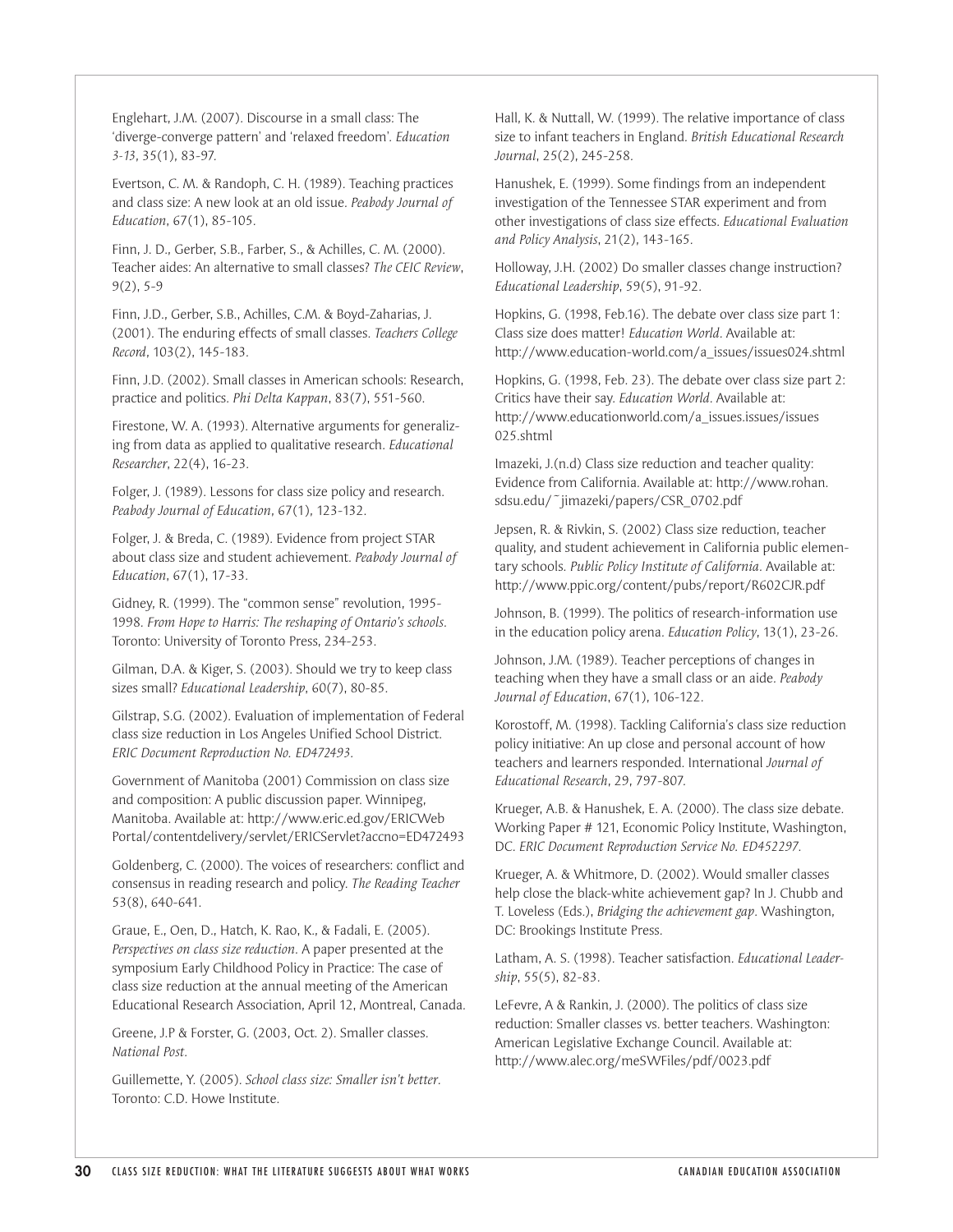Louis, K. (2005). Knowledge Producers and Policymakers: Kissing Kin or Squabbling Siblings? In N. Bascia, A. Cumming, A. Datnow, K. Leithwood & D. Livingstone (Eds.), *International Handbook on Educational Policy*, 219-238. Dordrecht, the Netherlands: Springer.

Maasoumi, E., Millimet, D.L, and Rangapprasad, V. (2005). Class size and educational policy: Who benefits from smaller classes? Available at:

http://faculty.smu.edu/millimet/pdf/sdclass.pdf

Majichrzak, A. (1984). *Methods for policy analysis*. Beverly Hills, CA: Sage.

Manitoba Association of School Trustees (2001). Submission to the commission on class size and composition. Winnipeg, Manitoba. Available at: http://www.mast.mb.ca/communications/Publications/class\_size.pdf

Manitoba Teachers' Society (2001). Class size: Less is more. Available at: www.mbteach.org/library/Archives/Issues/ ISS-classcomp.pdf

McGiverin, J., Gilman, D., & Tillitski, C. (1989). A metaanalysis of the relation between class size and achievement. *The Elementary School Journal*, 90(1), 47-56.

McRobbie, J., Finn, J.D., & Harman, P. (1998). Class size reduction: Lessons learned from experience. *Policy Brief #23*, *WestEd*. Available at: http://www.wested.org/pub/docs/ policy/class\_red.htm

Milesi, C. & Gramoran, A. (2006). Effects of class size and instruction on kindergarten achievement. *Educational Evaluation and Policy Analysi*s, 28 (4), 287-313.

Milton, P. (2006). What matters about class size? *Education Canada* (Summer). Toronto: Canadian Education Association

Mitchell, D. E. & Mitchell, R.E (2003). The political economy of education: The case of class size reduction. *Peabody Journal of Education*, 78(4), 120-152.

Molnar, A., Smith, P. & Zahorik, J. (1998). 1997-98 results of SAGE program evaluation. Temple, Arizona: *Education Policy Studies Laboratory*.

Molnar, A., Smith, P., Zahorik, J., Palmer, A., Halbach, A., & Ehrle, K. (1999). Evaluating the SAGE program: A pilot program in targeted pupil-teacher reduction in Wisconsin. *Educational Evaluation and Policy Analysis*, 21 (2), 165-177.

Molnar, A., Wilson, G., Allen, D. & Foster, S. (2002). *The professional development needs of teachers in SAGE classrooms: Survey results and analysis*. Temple, Arizona: Education Policy Studies Laboratory.

Mosteller, F. (1995). The Tennessee study of class size in the early school grades. *Critical Issues for Children and Youths*, 5(2), 113-127.

Mueller, D.J., Chase, C. *Educational Leadership*, 45(5), 48-50.

Muncey, D., & McQuillan, P. (1996). *Reform and resistance in schools and classrooms*. New Haven: Yale University Press.

Normore A. H. & IIon, L. (2006). Cost effective school inputs: Is class size reduction the best educational expenditure for Florida? *Educational Policy*, 20(2), 429-454.

Nye, B., Hedges, L.V. & Konstantopoulos, S. (2000) The Effects of Small Classes on Academic Achievement: The Results of the Tennessee Class Size Experiment. *American Educational Research Journal*, 37(1), 123-151.

Oakes, J. (1985). *Keeping track: How schools structure inequality*. New Haven, CT: Yale University Press.

Odden, A. (1990). Class size and student achievement: Research-based policy alternatives. *Educational Evaluation and Policy Analysis*, 12(2), 213-227.

Odden, A. & Archibald, S. (2001). Committing to class-size reduction and finding the resources to implement it: A case study of resource reallocation. *Education Policy Analysis Archives*, 9(30), Available at: http://epaa.asu.edu/epaa/v9n 30.html

Ogawa, R.T., Huston, D. & Stine, D. (1999).California class reduction initiative: Differences in teacher experience and qualifications across schools. *Educational Policy*, 13(5), 659-673.

Ontario English Catholic Teachers Association (1999). Class size in Ontario Catholic schools. Toronto: Author. Available at: http://www.oecta.on/pdf/classsize.pdf

Ontario Ministry of Education (1988). *1988 School board funding in Ontario*. School Business and Finance Branch.

Ontario Ministry of Education (1989). *Education funding in Ontario: The General Legislative Grants Regulations, 1989*.

Ontario Ministry of Education (1990). *Education funding in Ontario: The General Legislative Grants Regulations 1990*.

Ontario Ministry of Education (1992). *Toward education finance reform: A description of the present education funding model and the terms of reference for reform; and the 1992 General legislative Grants Regulations*.

Ontario Ministry of Education and Training (1993). *Education funding in Ontario 1993: The General Legislative Grants Regulations*.

Ontario Ministry of Education (1994). *Education funding in Ontario 1994: A description of the education funding model*.

Ontario Ministry of Education (1995). *Education funding in Ontario 1995: A description of the education funding model*.

Ontario Ministry of Education (1996). *Education funding in Ontario 1996: A description of the education funding model*.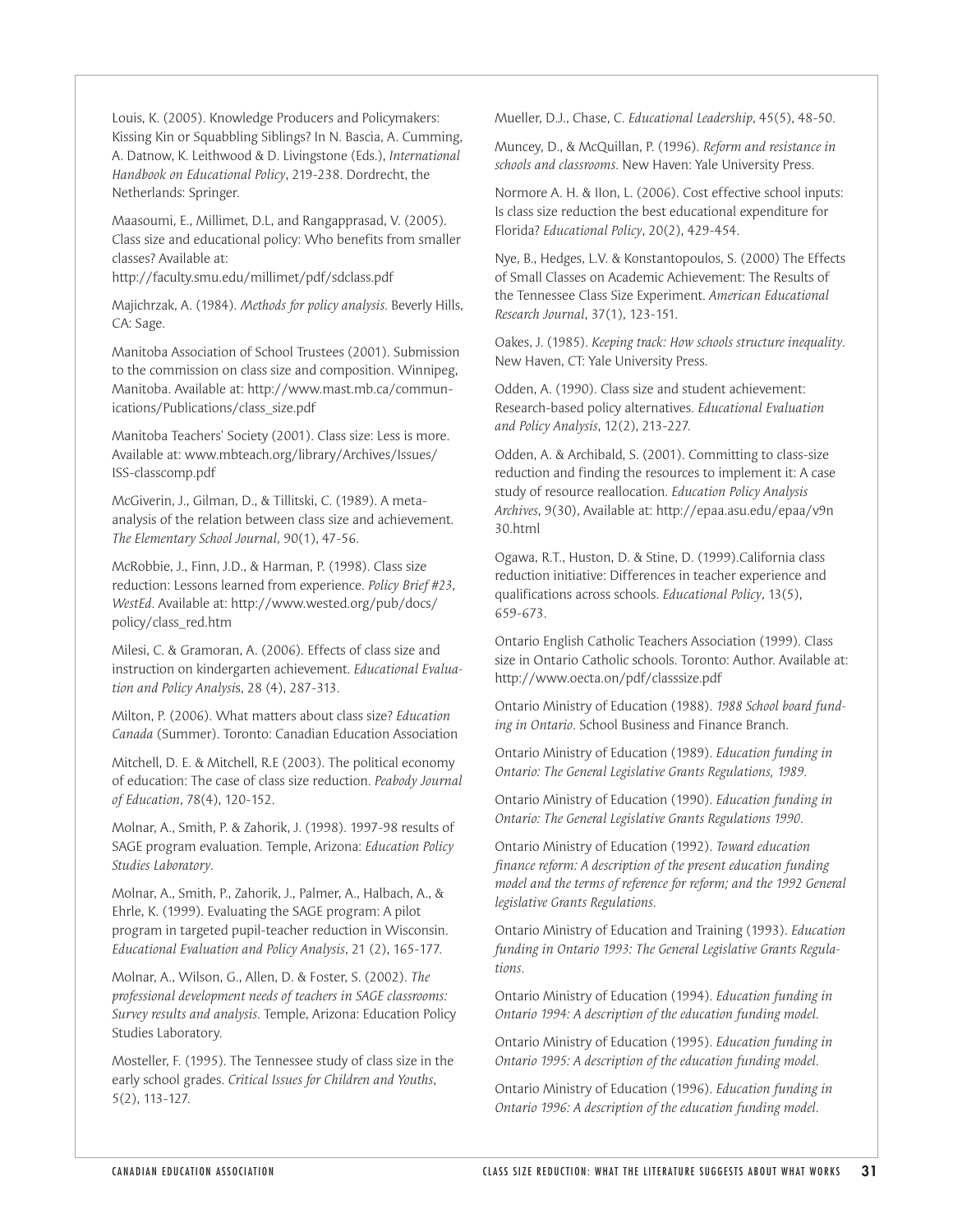Ontario Ministry of Education (1997). *Education funding in Ontario 1997: A description of the education funding model*.

Pannozzo, G.M. & Finn, J.D. (2001). Professional development and support needs of class-size reduction teachers. *The CEIC Review*, 10(9), 20-21.

People for Education (2007). Class sizes in Ontario schools: The effects of provincial class size policy on Ontario's elementary and secondary schools. Available at: http://www.peopleforeducation.com/adx/aspx/adxGet Media.aspx?DocID=614

Podmore, V.N. (1998). Class size in the first years at school: A New Zealand perspective on the international literature. *International Journal of Educational Research*, 29, 711-721.

Reichardt, R. (2001). Reducing class size: Choices and consequences. *ERIC Document Reproduction Service # ED456532*.

Rendall, E., B. Cooper & S. Hite (1999). Understanding the politics of research in education. *Education Policy*, 13(1) 7-22.

Robinson, G. E. (1990). Synthesis of research on the effects of class size. *Educational Leadership*, 47(7), 80-90.

Sack, J.L (2005). Nearly a decade into small class law, California educators love imperfect effort. *Education Week*, 24(24), 1-2.

Sanogo, Y. & Gilman, D. (1994). Class size and student achievement: Tennessee's STAR and Indiana's Prime Time projects. *ERIC document Reproduction Services no ED370680*.

Scudder, D.F (2002) *An evaluation of the Federal class size reduction program in Wake County, North Carolina* –1999-2000. Paper presented at the Annual Meeting of the American Educational Research Association, New Orleans, LA, April 1-5.

Shapson, S., Wright, E., Eason, G., & Fitzgerald, J. (1980). An experimental study of the effects of class Size. *American Educational Research Journal*, 17(2), 141-152.

Shaver, J.P & Norton, R.S. (1980). Randomness and replication in ten years of the "American Educational Research Journal" *Educational Researcher*, 9(1), 9-15.

Smith, P., Molnar, A., & Zahorik, J. (2003). Class size reduction in Wisconsin: A fresh look at the data. *Education Policy Studies Laboratory, Education Policy Research Unit*, Arizona State University. Available at: http://epsl.asu.edu/epru/documents /EPSL-0309-110-EPRU.doc

Stecher, B., Bohrnstedt, G., Kirst, M., McRobbie J., & Williams., T. (2001). Class size reduction in California: A story of hope, promise and unintended consequences. *Phi Delta Kappan*, 82(9), 670-674.

Turley, S. & Nakai, K. (1998). Coping with class size reduction in California. *Educational Leadership*, 55(5), 40-43.

The California Education Policy Seminar & The California State University Institute for Education Reform (1996). Is less more? Exploring California's new class size reduction initiative. Retrieved from: http://www.csus.edu/ier/reports/reduction .pdf

Weiss, C. (1982). Policy research in the context of diffuse decision making. *Journal of Higher Education*, 53(6), 619-639.

Wiley, E., Parrish,T. & Bohrnstedt , G. (2001). Class size reduction and special education referrals and placement. *The CEIC Review*, 10(9), 12-15.

Zahorik, J.A. (1999). Reducing class size leads to individualized instruction. *Educational Leadership*, 57(1), 50-53.

Zahorik, J.A., Molnar, A., & Smith, P. (2003). SAGE advice: Research on teaching in reduced-size classes. Temple, Arizona: *Education Policy Studies Laboratory*.

Zahorik, J., Halbach, A., Ehrle, K., & Molnar, A. (2003). Teaching practices for smaller classes. *Educational Leadership*, 61(1), 75-77.